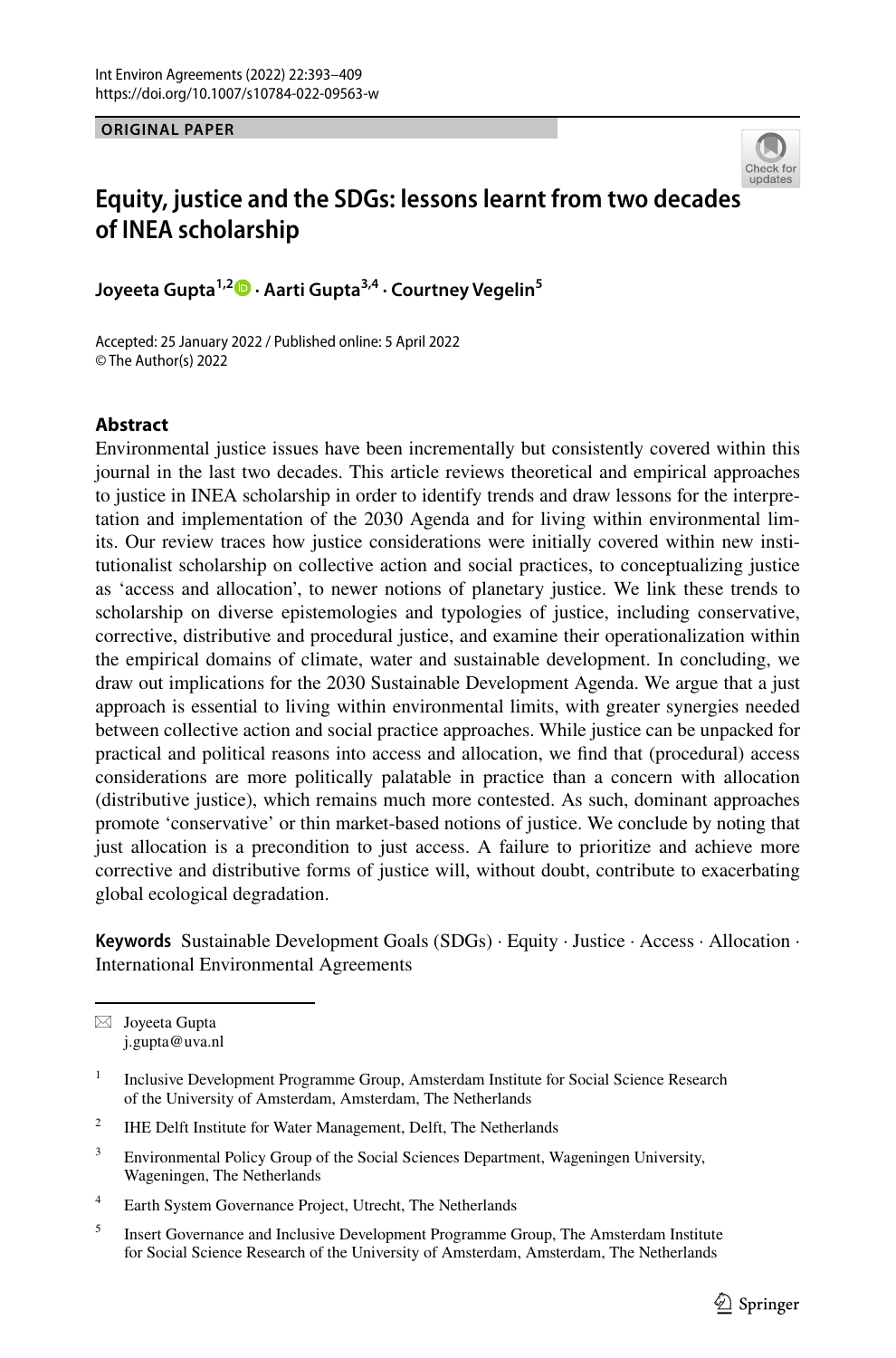# **Abbreviations**

| ESG         | Earth System Governance                                             |
|-------------|---------------------------------------------------------------------|
| IDGEC       | Institutional Dimensions of Global Environmental Change             |
| <b>IHDP</b> | International Human Dimensions Programme                            |
| INEA        | International Environmental Agreements: Politics, Law and Economics |
| <b>SDGs</b> | Sustainable Development Goals                                       |
| UN          | <b>United Nations</b>                                               |
| UNGA        | United Nations General Assembly                                     |
|             |                                                                     |

# **1 Introduction**

As part of the Special Issue celebrating 20 years of scholarship within *International Environmental Agreements: Politics, Law and Economics (INEA),* this paper focuses on equity, justice and the Sustainable Development Goals (SDGs). The history of justice including equity scholarship within (INEA) runs parallel to its history within the International Human Dimensions Programme's (IHDP) project on Institutional Dimensions of Global Environmental Change (IDGEC) (1997–2007) and its follow-up project, Earth System Governance (ESG) (2008–present).

In the 1990s, beyond relevant legal and development studies scholarship, justice scholarship was looked down on as 'normative'. When IHDP-IDGEC scholars established INEA, they hoped to encourage interdisciplinary scholarship on international environmental agreements. At that time, scholarship on environmental law and environmental agreements was just beginning and scholars were afraid that the pace of globalization would far exceed the ability of states to negotiate these agreements in an efective and fair manner (see Sand and McGee, this issue). IDGEC focused on how institutions addressed global change problems, how efective they were and 'the extent to which outcomes conform to normative standards relating to matters of distribution' (Young et al., [1999,](#page-16-0) p. 19); this was covered in INEA's frst issue in 2001.

With the adoption of the Millennium Development Goals (MDGs) (UN Secretary-General, [2001\)](#page-16-1), certain justice issues (e.g. access) were prioritized at the global level. When the IDGEC project ended in 2008, its follow-up project, Earth System Governance (ESG), included justice as 'access and allocation'. This conceptualization of justice could be scientifcally observed, measured and analysed, engage ESG scholars, and be politically palatable. INEA published the ESG Science Plan in 2010 and reviewed access and allocation research in 2020. In 2015, with the adoption of the Sustainable Development Goals (SDGs) (UNGA, [2015\)](#page-16-2), the time appeared ripe for an explicit focus on justice. The ESG's new Science Plan (ESG, [2018\)](#page-13-0) adopted inequality, justice and equity as central conceptual lenses to ESG scholarship and practice.

The scholarship on justice is scattered through many disciplinary journals on ethics, philosophy, law, politics, sociology and anthropology. While there is growing scholarship on global (e.g. Brock, [2021\)](#page-13-1), environmental and planetary justice (e.g. Biermann & Kalfagianni, [2020](#page-13-2)), there are no scoping reviews of this scholarship with respect to international environmental agreements. This is the gap that our article flls. We review how justice has been analysed conceptually and empirically within the pages of this journal, given INEA's unique global niche and focus on international environmental agreements.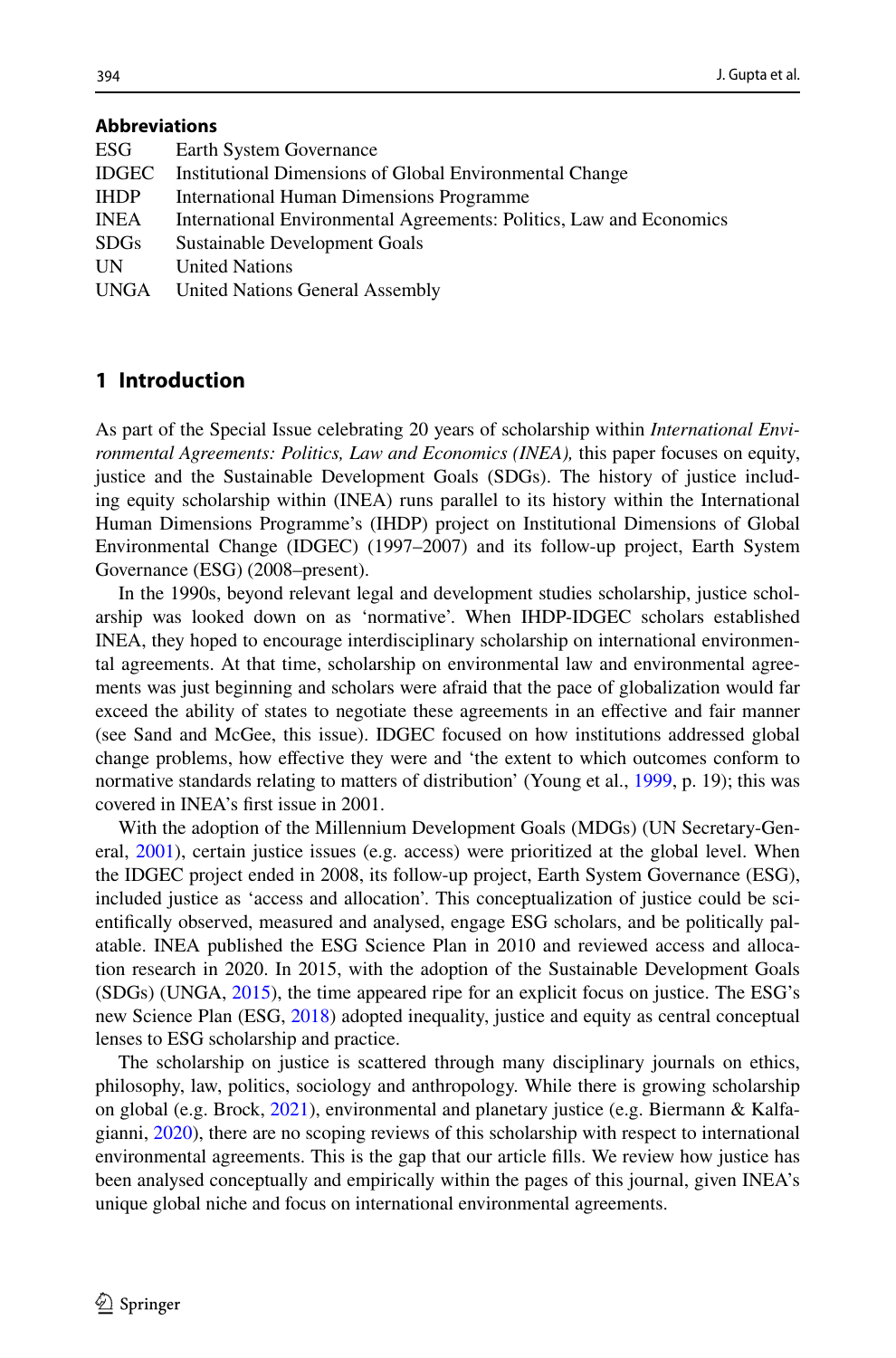Against this background, we ask: What are the trends in the development of theoretical and empirical approaches to justice and what lessons can be drawn for the interpretation and implementation of the 2030 Agenda and for living within environmental limits?

We examine 20 years of INEA scholarship on environmental justice. We selected 150 papers that referred directly or indirectly to equity, distributive issues, access and allocation, or justice. We clustered this literature into three storylines. We examined the justice issues in papers published in other journals to see how they ftted or contrasted with these storylines. We also assessed the references to equity and justice in the other papers reviewing INEA scholarship in this Special Issue. Below we discuss justice conceptualizations (Sect. [2](#page-2-0)), key themes and empirical results (Sects. [3](#page-4-0) and [4\)](#page-6-0), analyse the material (Sect. [5](#page-8-0)) and draw conclusions.

Important to note is that INEA focused on *environmental* justice issues because of the journal's scope. Since 2015, INEA papers also examine social–ecological justice resulting from the 2030 Agenda's explicit requirement to link social, ecological and economic issues. INEA papers are generally more empirical than philosophical and theoretical, and cover transboundary to global justice rather than local social justice covered in the broader justice literature.

# <span id="page-2-0"></span>**2 Conceptualizing justice: theoretical approaches**

Four INEA papers have advanced conceptual thinking on justice. First, Young [\(2001](#page-16-3)) examined institutions and implicitly their implications for distributive justice. The second unpacked justice into access and allocation (Biermann et al., [2010](#page-13-3); Gupta & Lebel, [2010](#page-14-0)). The third and fourth linked access and allocation to diverse epistemological approaches to realizing justice (Gupta & Lebel, [2020](#page-14-1); Kalfagianni & Meisch, [2020\)](#page-15-0).

#### <span id="page-2-1"></span>**2.1 Conceptualizing justice: collective action and social practice models**

INEA's frst issue set a pragmatic tone for discussing justice. Within the New Institutionalism School, Young [\(2001](#page-16-3)) diferentiated between *collective action* and *social practice models* to explain and assess two behavioural pathways which infuence negotiations to address the tragedy of the commons. He did not intend to nor present a justice framework. Nonetheless, we include it here because it showed how and why diferent models had different distributive outcomes with the social practice models having a greater chance of fair outcomes. Collective action models follow the 'logic of consequences'. They are utilitarian and rational, weigh costs and benefts, prioritize agents over structure, see rules as constraints, maximize the net benefts a regime gives to the parties and take a political engineering approach. Relevant scholarship covers a narrow set of interests and constraints using a small family of 'compact and parsimonious' approaches (Young, [2001:](#page-16-3) 15) (including game theory, prisoner's dilemma, cost–beneft analysis). These models lead to some form of 'market justice'.

In contrast, social-practice models focus on the 'logic of appropriateness' (March & Olsen, [1998](#page-15-1)), on legitimacy, authority and norms (Young, [2001:](#page-16-3) 13). Here, actors display fair and appropriate behavioural patterns through socialization and routinization. Structure trumps agents, actors internalize rules, and such internalization shapes their identity. Scholarship on this is vast and diverse, and context is central. These models include more egalitarian forms of justice arising from the choice of norms (see Table [1](#page-10-0)). Young concludes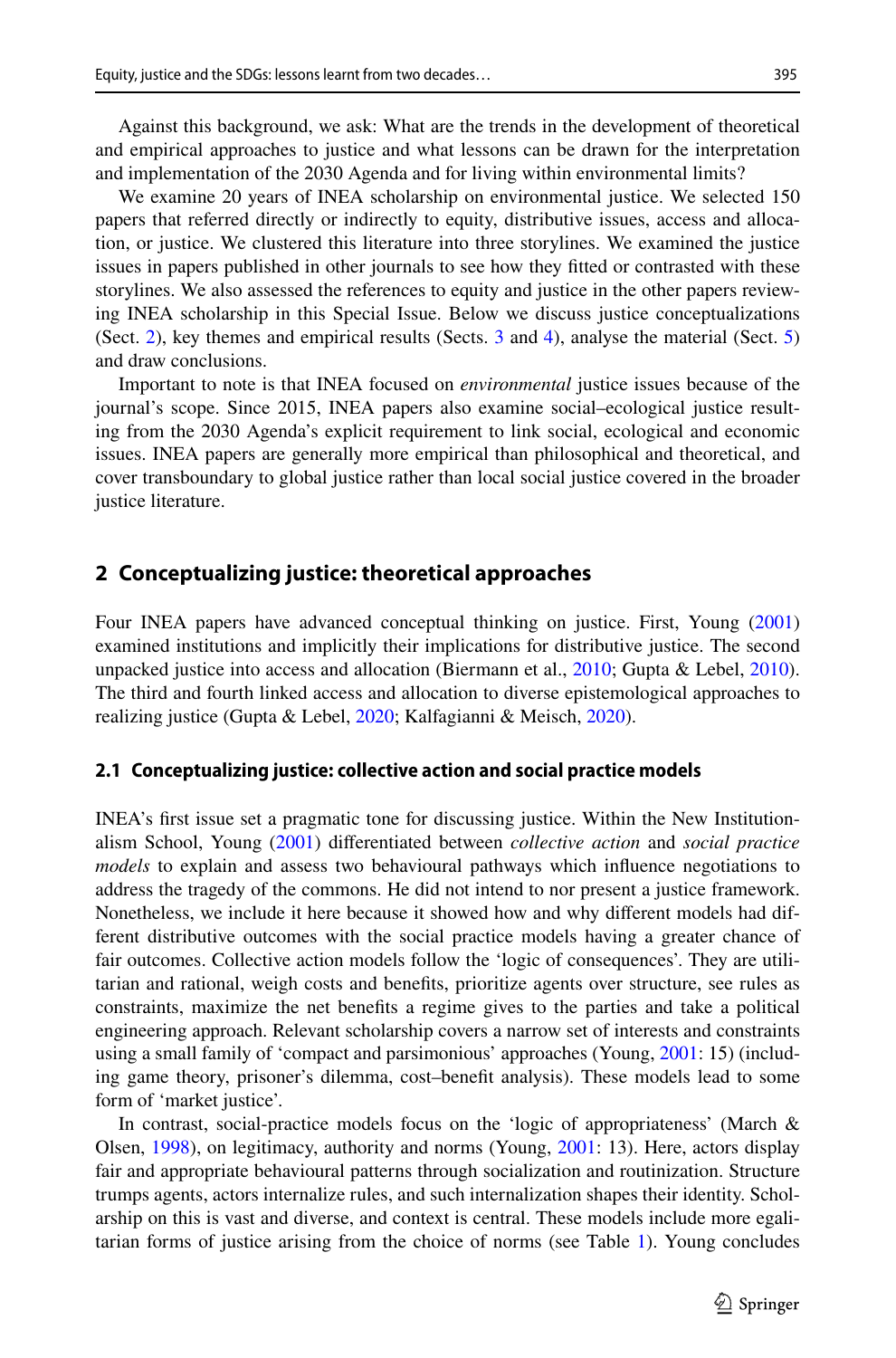that although synthesizing the two approaches is desirable, in the short-term one should understand why and when one approach prevails over the other.

#### <span id="page-3-0"></span>**2.2 Conceptualizing justice: access and allocation in earth system governance**

The next turn in justice scholarship was in 2010 when Gupta and Lebel [\(2010](#page-14-0)) went beyond neutrally examining behavioural pathways to unpacking justice in multidisciplinary terms of Access and Allocation within the ESG project. First, they explained how environmental resources can be distinguished between those required to meet basic needs/rights (access) versus those pertaining to distributing the surplus resources, risks and responsibilities (allocation). Both processes are organized through resource governance institutions which distribute: benefts and opportunities to users; responsibilities to managers; and risks and burdens to the afected. Such allocation is afected by social relations, processes and categories; capabilities, incentives and entitlements; and decisions are infuenced by interests, power and beliefs. Second, they identifed how diferent disciplines frame questions in relation to access and allocation in local to global environmental governance and how together they enable an interdisciplinary perspective. Ten years later, a Special Issue reviewed the literature on these concepts (see Sect. [3.1\)](#page-4-1).

#### **2.3 Conceptualizing justice: epistemological approaches and ethical lenses**

A third contribution (Kalfagianni & Meisch, [2020\)](#page-15-0) focused on epistemological approaches to justice within the study and practice of environmental institutions. It identifed three ethical lenses: conservative (i.e. 'what can a person legitimately expect?') versus ideal (i.e. 'what should a person get?'); corrective (i.e. 'has there been harm done and how can it be corrected?') and distributive (i.e. 'how can distributive issues be addressed?'); and procedural (i.e. 'which processes can or are being used to distribute benefts?') versus substantive (i.e. 'what should a just social order look like?').

Through these lenses, they examined scholarship (including 62 INEA papers) on access and allocation. They concluded that scholarly papers on access focus on ideal, rather than conservative justice; many synergistically examine corrective-distributive issues; and there is a greater focus on procedural rather than substantive justice (see also Sand and McGee this issue). Paradoxically, the literature on allocation focuses more on conservative justice—taking the rules as given and then exploring their impacts, including costs and benefts—and is less focused on corrective (see Sect. [3.2](#page-4-2)) than on distributive justice.

While Young observed the behavioural pathways that led to two diferent models of institutions with diferent distributional impacts, Gupta and Lebel [\(2010](#page-14-0)) implicitly argued that both models need to be assessed in terms of issues of access and allocation of resources, risks and responsibilities, while Kalfagianni and Meisch went deeper into the ethical roots of justice and used justice lenses to assess the empirical scholarship within INEA on access and allocation (see Sect. [5.3\)](#page-9-0).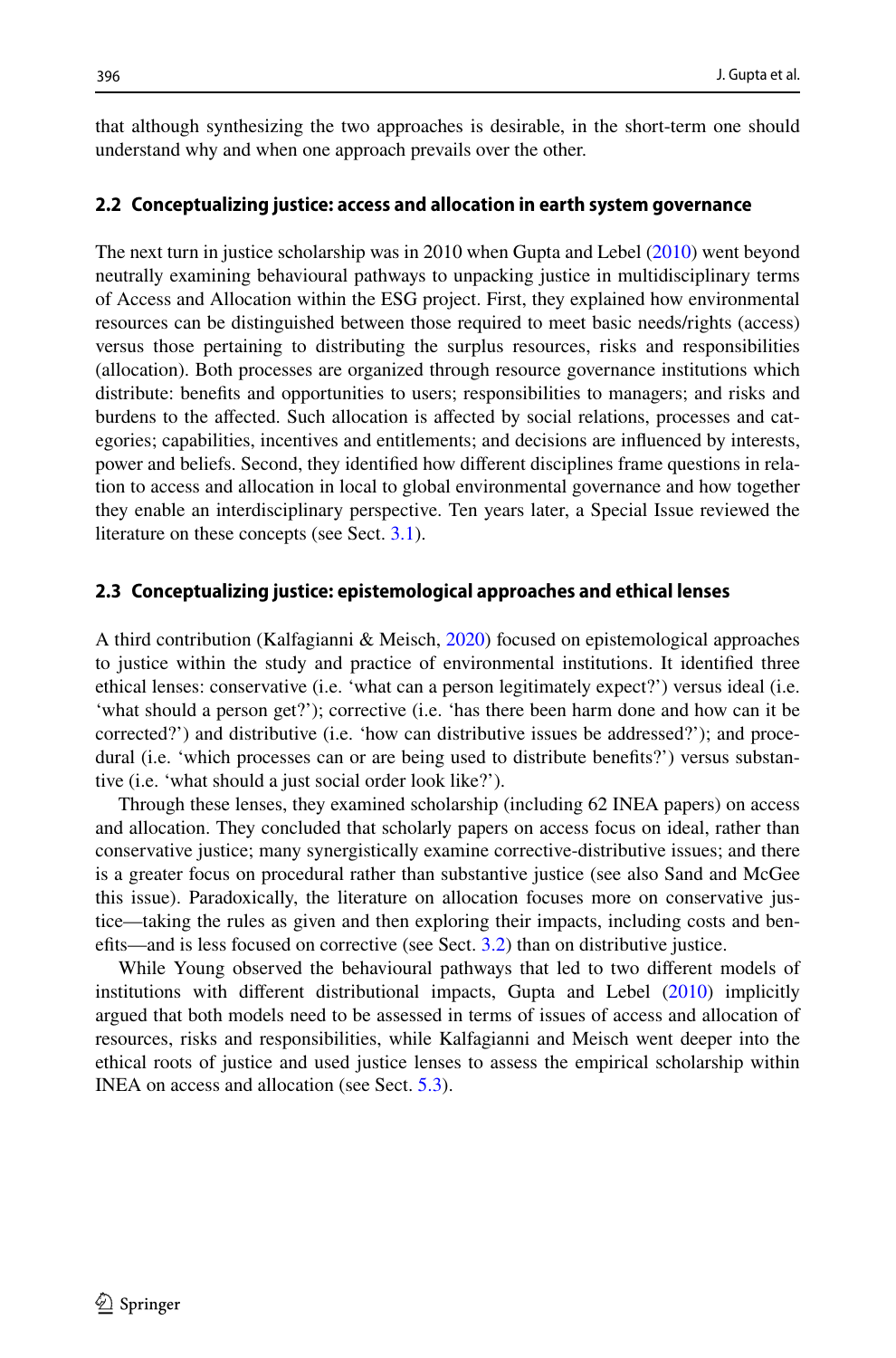# <span id="page-4-0"></span>**3 Operationalizing justice: access and allocation, no harm and the green economy**

#### <span id="page-4-1"></span>**3.1 Access and allocation in practice: lessons from a decade of scholarship**

The above conceptualizations have infuenced or been infuenced by INEA papers on justice. A Special Issue (2020) reviewed the literature on access and allocation issues and their synonyms (e.g. equity, justice). It examined the global economic system, trade, investment, climate change, food, water and waste. Three messages emerged.

First, 'access' and 'allocation' provide a practical starting point for unpacking and analysing justice concerns. 'Access' aligns with the social goals in the MDGs/SDGs, human rights and the social foors in the doughnut approach (Raworth, [2012\)](#page-15-2). Allocation issues are more contested but are linked to the SDG on inequality (SDG 10), the common but diferentiated responsibilities principle and the no harm/liability principle in international law. Thus both scholarship and politics are converging at least rhetorically on recognizing the need for a minimum threshold for humans (i.e. access) in an 'ideal' justice framing. However, allocation—both corrective (see Sect. [3.2](#page-4-2)) and distributive is contested, and framed 'conservatively' leaning towards collective action and market mechanisms (e.g. for allocating carbon credits [see Pouw et al., this Special Issue] and access to water, food and energy are subject to cost-recovery principles).

Second, many authors prefer to use equity and justice rather than access or allocation. Diferent disciplines prefer diferent concepts. Moreover, some issues cannot be neatly addressed in access and allocation terms; for example, it does not make sense to literally discuss access to biodiversity and allocation of biodiversity.

**Third, issues of access cannot be addressed without solving issues of allocation**. This implies that the current global focus on meeting minimum needs under the SDGs paternalistically through pro-poor policies will fail if allocation models are not also redesigned; this has been the major contribution of the access and allocation approach (see Sect. [5.5](#page-11-0) for details).

#### <span id="page-4-2"></span>**3.2 Corrective justice in practice: the 'No Signifcant Harm' principle**

The de facto allocation of risks and harm (corrective justice) through current production and consumption processes is understudied. Moreover, some argue that harm and vulnerability to harm is politically created (Grecksch & Klöck,  $2020$ ). These require compensation and redress. Nationally, harm is dealt with under tort (non-contractual), administrative and criminal law. Internationally, the 'no harm principle' from the 1938 Trail Smelter arbitration between the USA and Canada has been further developed in water law.

INEA's No Signifcant Harm Special Issue of 2020 shows that harm must be seen as: (a) 'signifcant', and (b) refect lack of due diligence by the party causing the harm (Moyni-han & Magsig, [2020\)](#page-15-4). Yet this is difficult to (dis)prove in practice (McIntyre, 2020). Furthermore, (c) while the 'no harm principle' may contradict the equity principle (as, for instance, the party who has to reduce its water consumption to make water available to the other party is thus harmed by this action), the two may be mutually compatible (Tanzi, [2020\)](#page-16-4). In addition, (d) the no harm principle supports human rights principles (Spijkers, [2020\)](#page-16-5), and (e) it replaces the principle of absolute territorial sovereignty with that of limited territorial sovereignty. Further, (f) it requires states to conduct Environmental Impact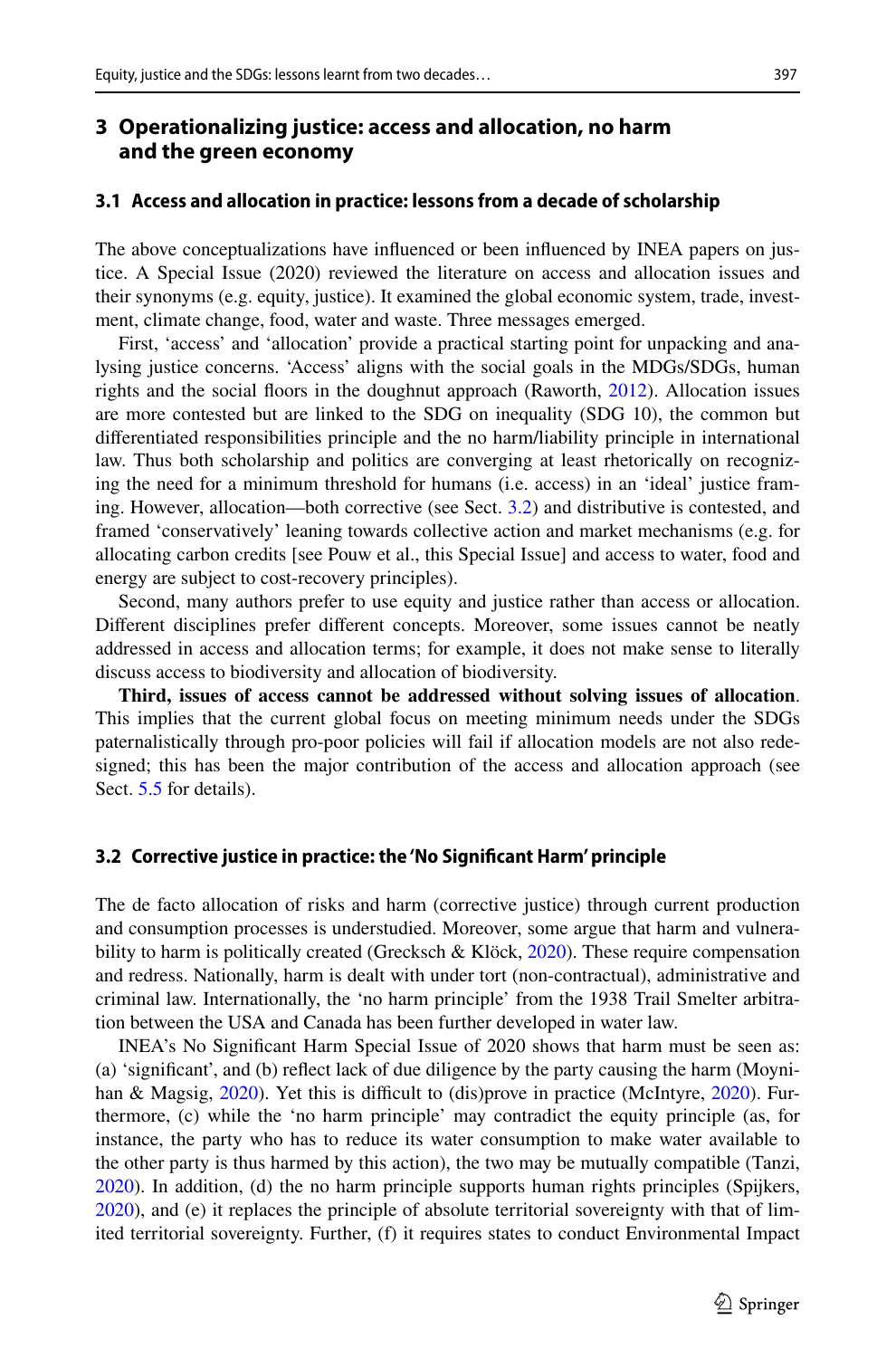Assessments of large projects, ensure minimum fows in rivers (Tignino & Bréthaut, [2020](#page-16-6)), and notify and consult with other states (Schmeier, [2020\)](#page-15-5). Finally, (g) in respect to the no harm principle, courts are increasingly holding states responsible for the acts of domestic private actors (Rieu-Clarke, [2020\)](#page-15-6).

Despite these trends seen in transboundary water law and scholarship, global progress on the no harm principle has been limited. This may be because such harm is complex and can be multi-directional. The source and impact of harm is difuse and involves multiple actors and levels of governance. Moreover, harm is not just immediate but creeping and cumulative with a spatial/temporal dimension involving faraway places, the past and the future. Drawing the line between insignifcant and signifcant harm is challenging. As harm is cumulative, the tolerance for harm decreases over time as we reach local to planetary boundaries (Gupta & Schmeier,  $2020$ ). In addition, the no harm principle, liability and compensation are not covered in the global climate and biodiversity treaties or in the 2030 Agenda. It is lost in translation in the principles of 'common but diferentiated responsibilities and respective capabilities', 'loss and damage' in the climate change regime and the 'shared responsibility' concept in the 2030 Agenda. Negotiations on the Global Pact on the Environment which included harm and liability initiated by France have stalled. While the International Law Commission was working on this issue, they appear reluctant stating (UNGA, [2013:](#page-16-7) para. 168):

"(a)Work on this topic will proceed in a manner so as not to interfere with relevant political negotiations, including those on climate change, ozone depletion, and longrange transboundary air pollution. The topic will not deal with, but is also without prejudice to, questions such as the liability of States and their nationals, the polluterpays-principle, the precautionary principle, common but diferentiated responsibilities, and the transfer of funds and technology to developing countries, including intellectual property rights."

 The politics around this principle allows countries to pollute with impunity. However, the menu of legal and policy principles and instruments for such justice is vast. Court cases worldwide on water, climate and environmental justice issues are focusing on corrective justice calling, e.g. on states (e.g. The Netherlands) and oil multinationals (e.g. Shell) to reduce their emissions. Simultaneously, multinationals are suing for compensation from governments for closing down their fossil fuel companies. It is unclear what the net efect of these cases will be on setting justice precedents and on contributing to the further conceptualization of justice.

#### **3.3 International environmental justice and a green global economy**

Resources are often allocated through the market or market mechanisms. Given that a driver of environmental degradation is the economic system (UNEP, [2019](#page-16-8)), justice requires us to examine development discourses: sustainable development, green economy and inclusive development. The INEA Special Issue on the Green Global Economy assesses whether the 'green economy' implies a shallow or deep engagement with justice. It identifes three approaches: (a) a thin green economy with a market justice approach; (b) a moderate green economy with egalitarian justice; and (c) thick green economy with structural justice (Okereke & Ehresman, [2015\)](#page-15-7).

Many examples show that market justice prevails: A case study on a dam in Brazil shows that the green economy is used to justify technocratic governance serving capitalism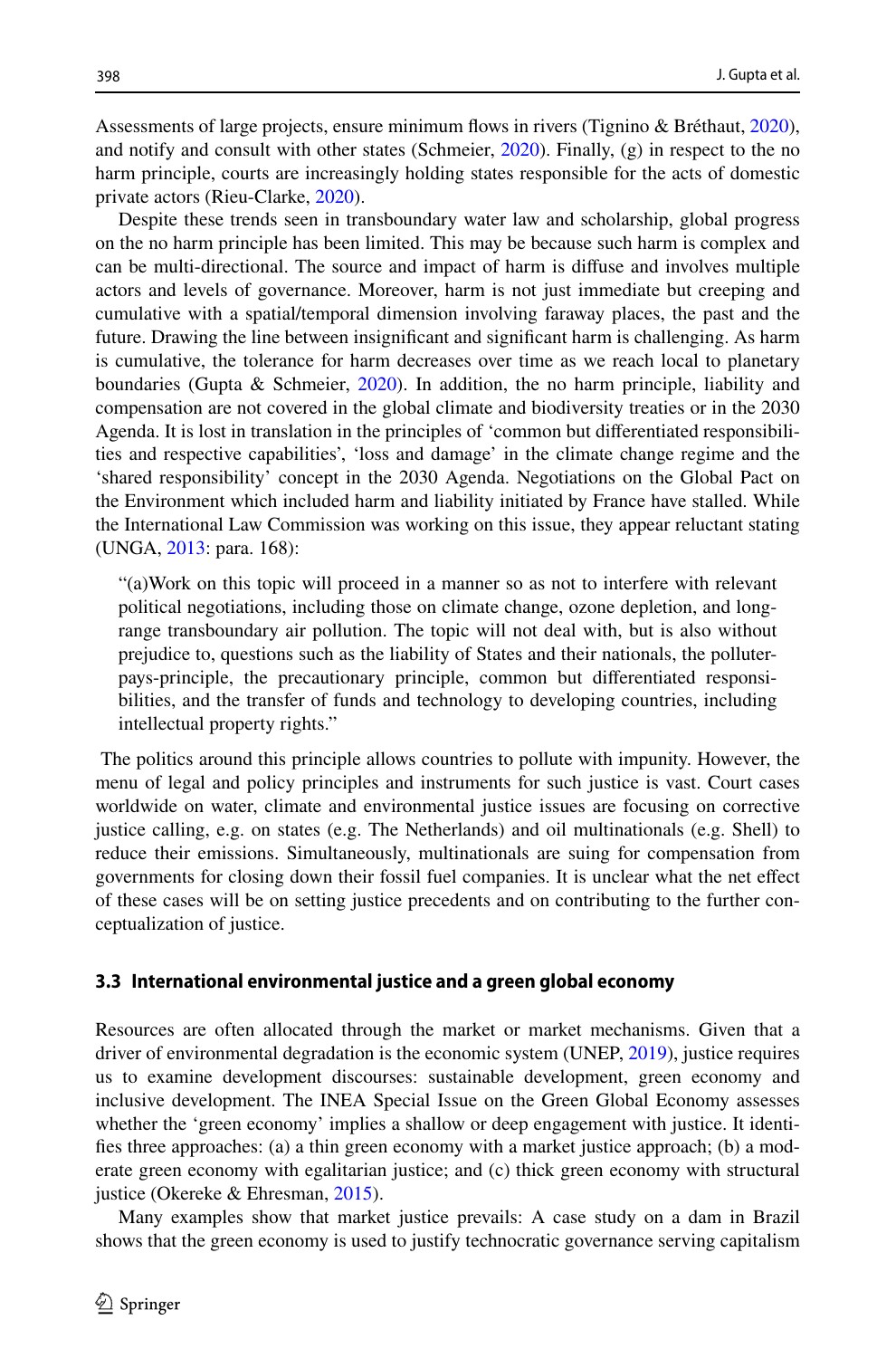and ignoring social justice (Bratman, [2015](#page-13-4)). A US study fnds that implementing a green economy in marginalized urban areas created tensions between the people and policymakers, resolvable only through inclusive participation (McKendry  $\&$  Janos, [2015\)](#page-15-8). The message is that a green economy combined with a market approach fts in the collective action model, enriching investors while marginalizing social issues. This confrms the fnding that without just allocation mechanisms, access will also fail.

### <span id="page-6-0"></span>**4 Empirical domains: climate, water, the 2030 Agenda**

#### <span id="page-6-1"></span>**4.1 Climate change: moving to a post‑equity phase?**

Recent INEA scholarship analyses whether and how substantive justice is being operationalized in climate policy. Papers analyse distributive justice, i.e. how to equitably allocate the burden globally of taking climate action, in light of diferentiated responsi-bilities for harm caused and differing capabilities to adapt (Pan, [2003](#page-15-9); Rao, [2014;](#page-15-10) Ji & Shu, [2015](#page-15-11); Holz et al., [2018\)](#page-14-4). Pan ([2003\)](#page-15-9) considers this dilemma also in an intranational context, noting the inequalities within countries, with Rao [\(2014\)](#page-15-10) exploring the dilemmas entailed in negotiating burden-sharing globally, while ensuring that the poor rather than the elite within countries gain from deferred emission reduction obligations for emerging economies. This concern with intranational equity intersects with the politics of negotiating burden-sharing internationally.

Since the 2015 Paris Agreement, justice scholars ask whether these distributive dimensions are being ignored in a collective action mode as climate governance enters an alleged **post-equity phase;** wherein issues of harm, responsibility and capability are left to bottom-up, nationally determined approaches (Gupta, [2019;](#page-14-5) Klinsky & Gupta, [2019\)](#page-15-12). This ensures that these contested issues get side-lined in favour of what is achievable within a neo-realist and neoliberal world. Increasingly countries describe whatever they do as 'fair' in their Nationally Determined Contributions (NDCs). Negotiating shared criteria for fairness have been shelved (Winkler et al., [2018](#page-16-9)), despite proposals on how the 1.5 °C target *can be* fairly shared (Holz et al.,, [2018](#page-14-4)) and how difer-entiated approaches can catalyse new and ambitious climate action (Chan et al., [2018\)](#page-13-5). Another symbol of a post-equity world is the shift from the right to development to the watered-down right to promote sustainable development in the Climate Convention of 1992 (Gupta & Arts, [2018](#page-14-6)).

Increasingly, justice scholarship interrogates the equity implications of various approaches to meet the Paris Agreement's targets. Flegal and Gupta ([2018](#page-14-7)) question whether risky geoengineering options are being promoted as equitable. Dooley and Kartha ([2018](#page-13-6)) show that expectations from negative emission technologies are too high and dependence on them risky. Gupta and Arts ([2018](#page-14-6)) argue that the right to development is being misused to export fossil technologies to the Global South. Faran and Olsson [\(2018\)](#page-14-8) show that cost–beneft analyses of bioenergy with carbon capture and storage technologies distract attention from how and which risks are being externalized. Together, these contributions question: (a) the presumption that realizing 1.5  $\degree$ C in a just manner is achievable *without* radically changing economies and societies; and (b) whether equity considerations are being evoked to justify contested or speculative climate action such as geoengineering. The procedural, distributive and corrective justice consequences of these approaches remain shrouded in uncertainties.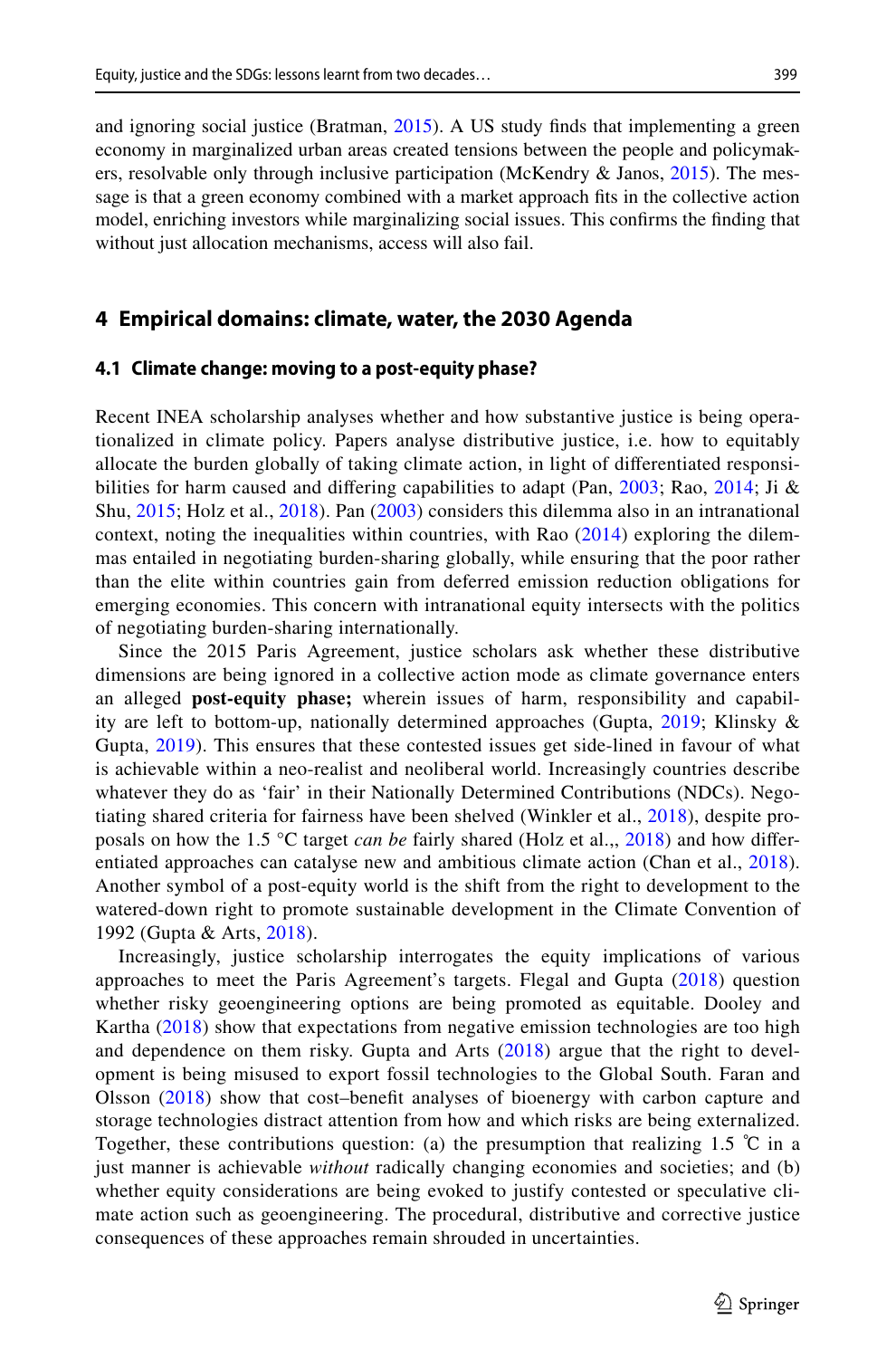Going forward, will justice or post-equity considerations be prioritized in scholarship and practice? Lahn ([2018\)](#page-15-13) tackles this by asking whether equity issues need to be politicized ('heating up') or depoliticized ('cooling down', i.e. through privileging technocratic processes and expert-driven scientifc consensus), and which strategy works better and for whom. He provides two contrasting examples. The ostensibly cooled down Bali Box (Box 13.7, IPCC FAR, 2007) presented emission sharing between countries as a 'neutral' scientifc story; developing countries cited this to demand action from rich countries, not realizing that this also required signifcant action from them. In contrast, the heated up Civil Society Equity Review divided countries into leaders and laggards and called on laggards to do more. Lahn supports 'heating up' equity discussions to promote accountability. However, will the architecture of the post-Paris climate regime, with its privileging of bottom-up NDCs and deference to sovereignty, allow equity considerations back into the political debate? We think this is both necessary and inevitable, if we are to achieve the 1.5 ℃ target.

#### **4.2 Water: Justice through principles, participation and counter‑hegemony**

INEA has over 50 articles on water, the no harm principle (see Sect. [2.2](#page-3-0)), securitization, and hegemony. We discuss here discursive elements, access and allocation and treaty design. As water is scarce in many contexts, there is confict over water sharing and pollution making water a *political good* (Schouten & Schwartz, [2006](#page-15-14)). Some papers show how concepts such as integrated water resources management and cooperation obscure justice issues, the hegemonic nature of treaty negotiations (Gerlak  $\&$ Mukhtarov, [2015](#page-14-9); Zeitoun & Mirumachi, [2008](#page-16-10)) and/or sub-national social-ecological issues (Fox & Sneddon, [2007](#page-14-10)). Counter-hegemonic strategies are recommended (Zeitoun et al., [2011](#page-16-11), [2017\)](#page-16-12) to promote justice. Others refer to how states are securitizing and nationalizing water through making water an urgent issue, creating institutions to use and protect water infrastructures, excluding stakeholders, and short-cutting procedures to deal with drought and other crises (Fischhendler, [2015](#page-14-11); Fox & Sneddon, [2007;](#page-14-10) Urquijo et al., [2015;](#page-16-13) Zikos et al., [2015\)](#page-16-14).

On issues of access—human rights and the SDGs promote access to water and sanitation services. Some articles show how court cases are strengthening the right; the state of knowledge on access and allocation (Hurlbert, [2020](#page-14-12)); and the need to deliver water, energy and food as a 'triplet' (Sharma & Kumar, [2020\)](#page-16-15). On allocation via treaty/policy design, articles focus on fairness through transparency and data exchange (Gerlak et al., [2011\)](#page-14-13) and principles of water governance (e.g. equitable and reasonable utilization, stake-holder participation, polluter pays; Conti & Gupta, [2016\)](#page-13-7). While these principles may promote justice, they are difcult to implement. For example, France refused to apply the polluter-pays principle on chloride pollution in the Rhine vis a vis the Netherlands (Dieperink, [2011](#page-13-8)). Public private partnerships to solve water access problems are contested as the return on investment for much of water use is low (Tecco, [2008](#page-16-16)).

In sum, the papers assess existing water governance instruments and question whether discursive, substantive or procedural power marginalizes justice issues. They promote the use of substantive and procedural principles and counter-hegemonic strategies to promote justice.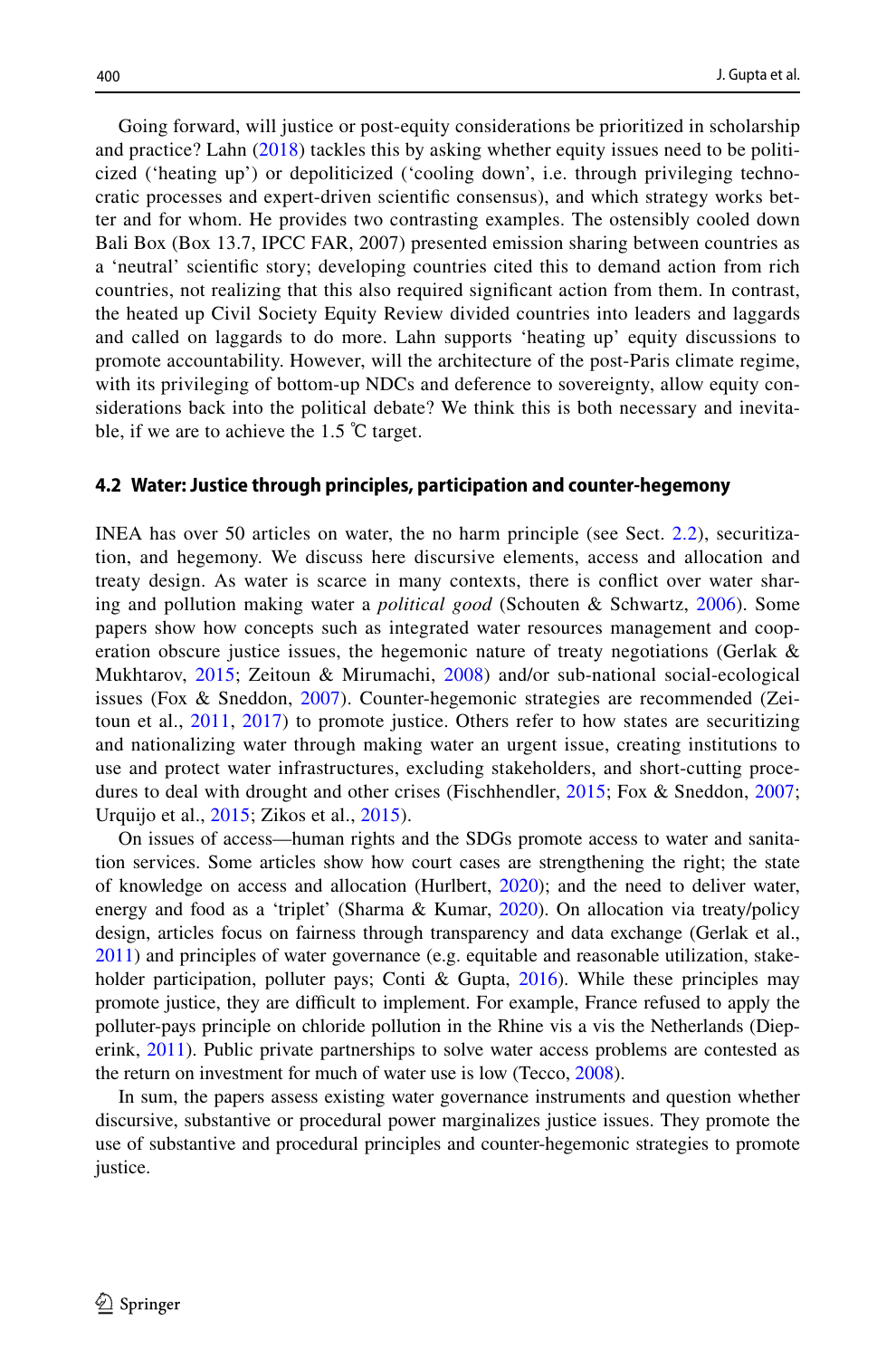#### **4.3 SDGs and justice: strong on access, weak on allocation**

INEA increasingly publishes on the SDGs. The 2030 Agenda requires that the 17 thematic Goals be implemented synergistically to ensure that social–ecological justice issues are not sacrifced for other goals (Boas et al., [2016](#page-13-9)). It has prioritized access with many ideal social goals, but it is weak on allocation. First, although it aims to reduce inequality, this is not elaborated in terms of resource allocation. Second, harm and liability are not mentioned. Third, it returns to 'full permanent sovereignty' which undermines the call for partnerships and cooperation.

Nevertheless, how was this modest systemic step towards synergy taken? This was possible because countries negotiated in troikas (in groups of three representing diferent kinds of countries) which broke the North–South divide; a deep stocktaking process built mutual trust; and the co-chairs led by monitoring the evolution of the text (Chasek & Wagner, [2016\)](#page-13-10). Millions were engaged in the world's largest involvement of bottom-up voices (e.g. 'A Million Voices: The World we Want'; and 'My World Survey'; Gellers, [2016\)](#page-14-14). How-ever, the process was not inclusive enough (Sénit et al., [2017](#page-16-17)) and the justice framing was narrow (Sénit, [2020](#page-16-18)) demonstrating compromises between diferent arguments and interests (Gupta & Vegelin, [2016\)](#page-14-15).

# <span id="page-8-0"></span>**5 Going beyond: implications for the 2030 Agenda**

#### **5.1 Introduction**

Having discussed general trends in INEA justice-related scholarship, we now examine the implications for interpreting and implementing the 2030 Agenda and beyond. INEA articles have progressed from a cautious pragmatic approach of describing what is happening in international institutions and showing their distributive impacts, to calling for research focusing on access and allocation, to explicitly assessing justice issues. Justice issues have moved from being marginal to mainstream. This trend is mirrored in scholarship elsewhere. For example, ESG scholars rebutted Prof. Keohane's statement that addressing climate change efectively required setting aside issues of equity in *Global Environmental Change* (Klinsky et al., [2017\)](#page-15-15). The editorial board of *Third World Quarterly* resigned after the publication of Bruce Gilley's 2017 article on the benefts of colonialism. 'Planetary justice' is being advanced within ESG scholarship (Biermann & Kalfagianni, [2020](#page-13-2); Kashwan et al., [2020\)](#page-15-16), to balance the debate around the need to remain within planetary boundaries. There is a changing mood in academic enquiry, and we make four arguments.

#### **5.2 Just approaches are needed for solving environmental problems**

Is justice an issue of morality, legality or is it becoming a necessity for human survival? Is justice a choice? Through history, justice has been on the agenda, but has often been seen as a choice. Revolutions have often addressed injustices and put new values on the table such as equality, liberty and fraternity. We argue here that justice is no longer a choice at the global level; without a just approach—the whole boat sinks. Hardin's life boat ethics ([1974\)](#page-14-16) argued against: a just approach; recognizing human rights; aid; migration; and compensation for native Americans, arguing that then the proverbial boat would sink in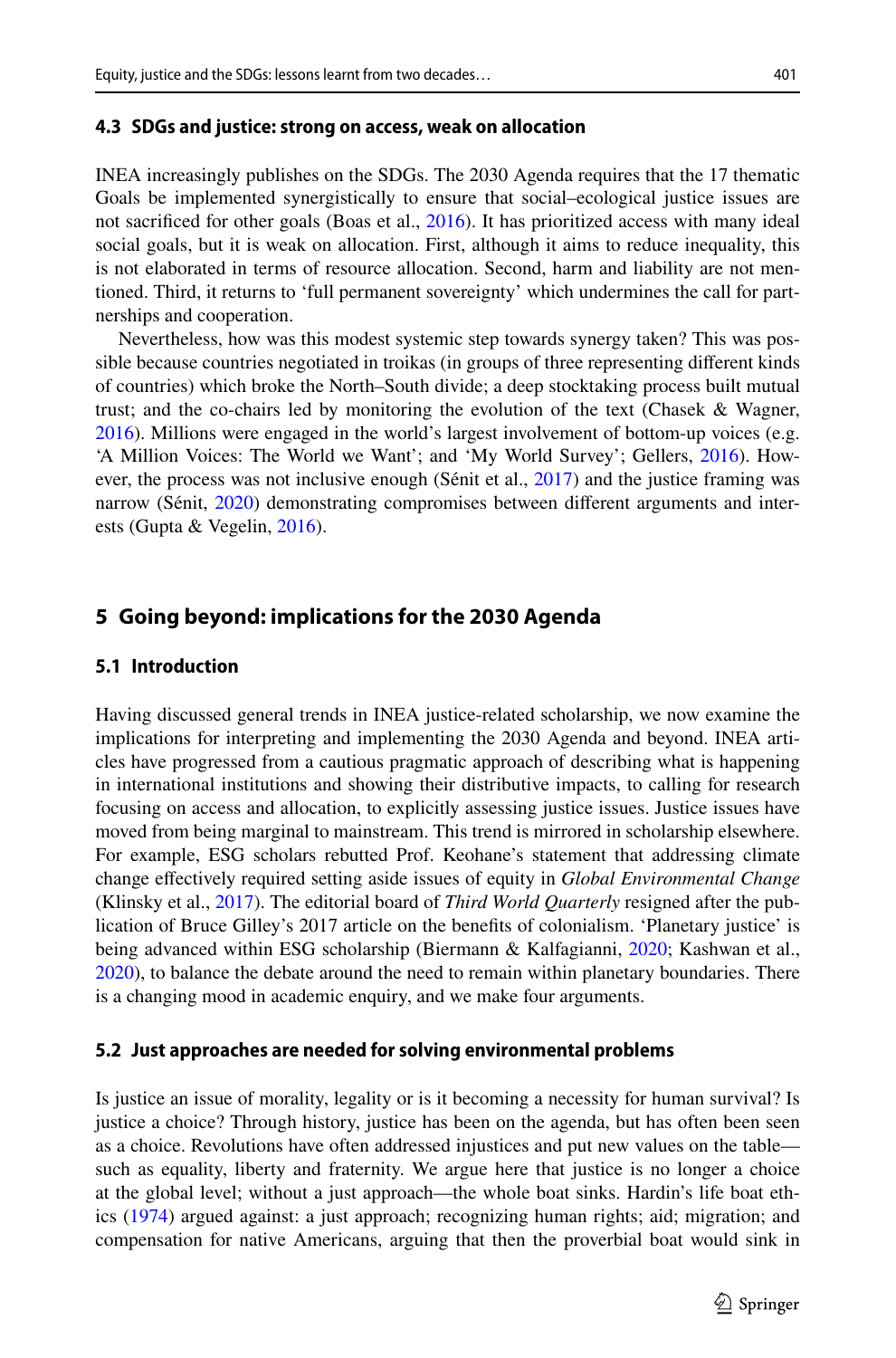environmental disasters. However, if there are more people outside the boat, they will pull down the boat if they cannot get in.

In the Anthropocene, we are destabilizing the natural systems that have made the Earth habitable for us. The Global Environment Outlook (UNEP, [2019\)](#page-16-8) and Making Peace with Nature (UNEP, [2021](#page-16-19)) confirm that we have a decade to correct our behaviour to avoid setting into motion processes that we cannot reverse. If industrialized countries understand this urgency, they may be willing to alter their production and consumption patterns. However, in an unjust world, there is no guarantee that the rest will be willing to sacrifce the use of their fossil fuels, land, water and minerals. Using border tax adjustments in Europe will not force the rest—given that the rest is so large. Thus, even if the North cleans up its act, it cannot force the rest to do so—especially as they have not historically caused the problem and are at the receiving end of environmental impacts. Moreover, as the frst impacts hit, the death and displacement caused will have repercussions on the North. The COVID-19 crisis provides a small taste of what is to come. Hence, *without a just approach to anchor SDG implementation, we cannot stay within planetary boundaries.*

# <span id="page-9-0"></span>**5.3 Collective action and social practice models need to merge in the search for just solutions**

Institutions are formed by behaviour that conforms to collective action or social practice models (see Sect. [2.1\)](#page-2-1). Young argued that we should study why one prevails over the other and unite these approaches. INEA papers reveal the dominance of the collective action models with many papers analysing how treaties maximize benefts for individual states and actors and prioritize market-based approaches for solving problems (see other papers, this Special Issue).

Such approaches promote thin market 'justice' which benefts big and rich actors; this may reproduce injustices. When policies are implemented within the social practice model, there is a greater chance of achieving 'justice' although there will be winners and losers. However, here the losers will be those who have made profts in the past and have the broadest shoulders to carry the burden. Table [1](#page-10-0) links the institutional models to justice.

Increasingly papers show that market mechanisms and international treaties are failing to address environmental problems. The carrots and sticks approach, typical for collective action models which depend on incentivizing actors to change their behaviour, is insufficient. Who can raise the resources to incentivize actors worldwide in the Anthropocene to change their behaviour? Law scholars recognize that sticks are unsuccessful if the bulk of the population disagree in a democracy. This is why we need to merge the collective action and social practice models: possibly collective action should function within a broader social practice model. The social practice models should focus on creating the appropriate justice norms and 'normative forcing', the suasive (persuasive) instruments to educate people to convince them of the need for urgent change (e.g. labelling and information campaigns that eating meat is bad for human health and the environment), and instruments for addressing inequality—such as tax justice (to address the appropriation of wealth) and corrective justice (to ensure that those who make profts by externalizing risks are held accountable for their acts). Within a broad framework of social practice models and regulation, markets may function and carrots and sticks devised. *Thus collective action models need to be embedded within a large social practice model*.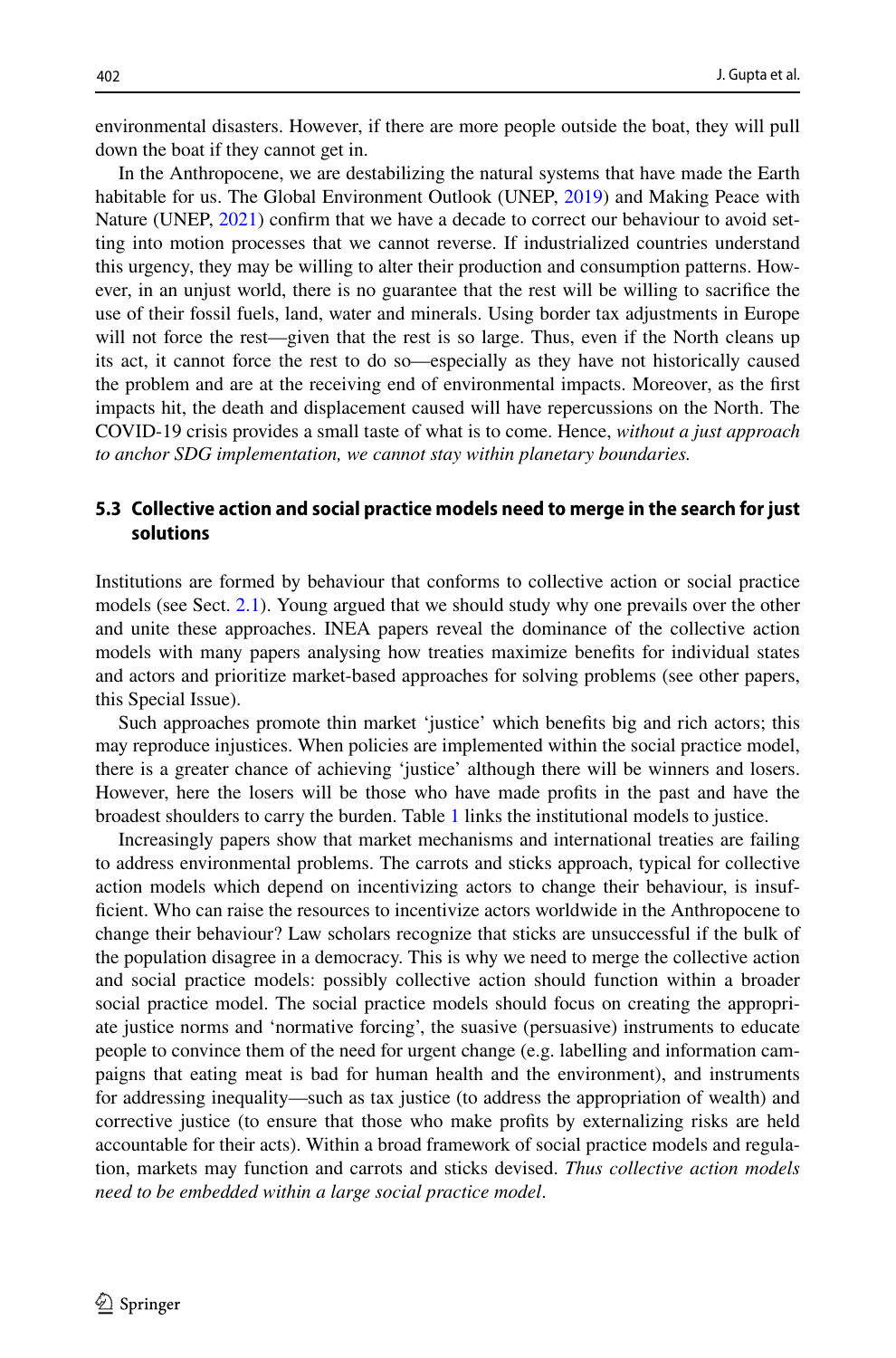<span id="page-10-0"></span>

|  |  |  |  |  |  |  |  |  |  |  |  |  | <b>Table 1</b> Institutional Models and Justice |  |
|--|--|--|--|--|--|--|--|--|--|--|--|--|-------------------------------------------------|--|
|--|--|--|--|--|--|--|--|--|--|--|--|--|-------------------------------------------------|--|

|                                      | Collective action models                                                                                                                                                                                                                     | Social practice models                                                                                                                                                                                                                           |
|--------------------------------------|----------------------------------------------------------------------------------------------------------------------------------------------------------------------------------------------------------------------------------------------|--------------------------------------------------------------------------------------------------------------------------------------------------------------------------------------------------------------------------------------------------|
| Logic                                | Rational assessment of costs and benefits<br>for actors: This may underestimate the<br>existential costs for the poor and exter-<br>nalize social and ecological costs                                                                       | Assessment of appropriate norms that<br>define the identity of society (e.g.<br>democratic, just): What is just is defined<br>by society; it evolves over time and can<br>reflect court judgements and social<br>movements                       |
| Focused on                           | Agents: This may prioritize the big<br>actors (e.g. large farmers, MNCs) over<br>small ones (small holders, SMEs)                                                                                                                            | Structure: This may enable a balance<br>between the role of different actors in a<br>society                                                                                                                                                     |
| Context, driving<br>factors          | Deregulation and markets, capitalism:<br>This may lead to markets shifting<br>scarce resources away from basic<br>needs to producing luxury goods<br>with higher returns on capital and<br>resources. The environment may be<br>externalized | Capitalism, unregulated markets and GDP<br>growth may have caused the problems:<br>Recognition may lead to regulating<br>markets to ensure social and ecological<br>aspects are not undermined by markets                                        |
| <b>Instruments</b>                   | Carrots and sticks to change behaviour:<br>This may require large carrots and<br>sticks for rich and powerful actors; a<br>system based purely on carrots and<br>sticks is not sustainable or affordable                                     | Carrots and sticks need to be comple-<br>mented by suasive (persuasive) measures<br>that promote norm creation, diffusion<br>and normative forcing; internalization of<br>norms. A judicial policy mix is necessary<br>for a just transformation |
| Type of justice<br>achieved          | Achieved via rational behaviour of<br>(powerful) agents and markets: Con-<br>servative justice, market justice, limited<br>market justice; procedural justice has<br>low benefits for the marginalized                                       | Achieved via socialization and institu-<br>tionalization of norms of behaviour:<br>Conservative to ideal justice; corrective<br>and distributive justice; procedural and<br>substantive justice                                                  |
| Relation to access<br>and allocation | Collective action models initially ignored<br>access issues. Following the 2030<br>Agenda, they increasingly recognize<br>access; but not yet issues of allocation                                                                           | Social practice models are recognizing<br>that: Poverty, vulnerability and margin-<br>alization are not intrinsic, but created;<br>and access cannot be addressed without<br>addressing allocation issues                                        |

# **5.4 Access issues are becoming politically palatable, but allocation issues are much more contested**

With the 2030 agenda, access issues are becoming politically palatable but allocation issues remain more contested. Social goals (e.g. end poverty and hunger) have been prioritized at the same level as environmental and economic goals. This has prioritized issues of access. INEA has barely covered social issues, but the 2030 Agenda has justifed examining issues of access in relation to the environment as the goals are indivisible. Thus market mechanisms to address environmental issues—such as the clean development mechanism, reducing emissions from deforestation and degradation, and border tax adjustments—need to be tested against their impacts on access as in the Special Issue on Access and Allocation.

However, when we examine resource allocation—discussed within INEA in relation to water (where hydro hegemony played a role) and climate change (where we see a shift to a post-equity bottom-up approach), and allocation of risks (focusing on loss and damage, liability, and the no harm principle), these remain highly contested. Much of allocation research has been undertaken within the collective action model, taking the rules as given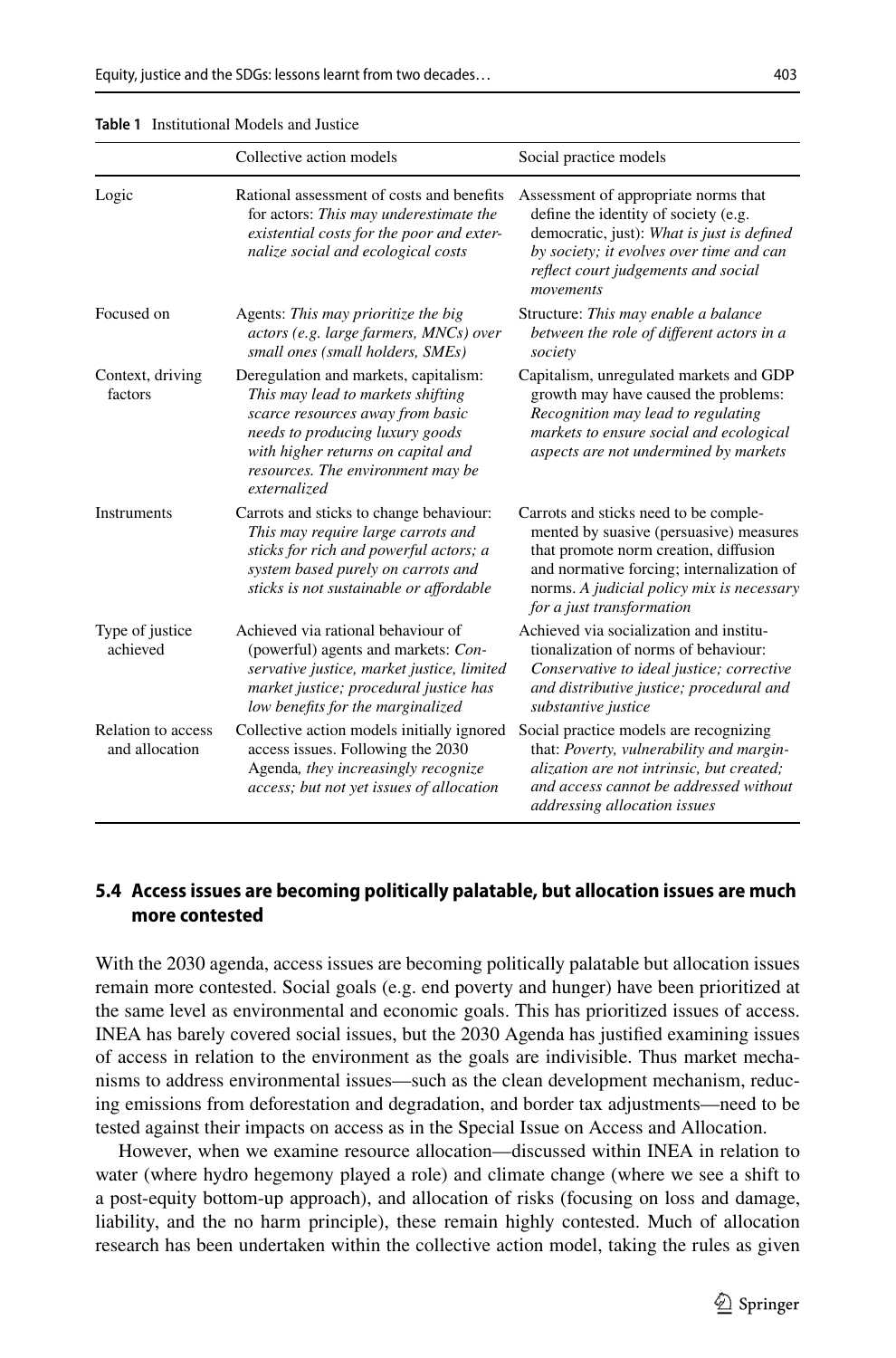and then assessing the outcomes. Contestation of allocation issues were not resolved in the 2030 Agenda – despite the inequality Goal 10. Thus the SDGs and recent scholarship emphasize just access over just allocation.

#### <span id="page-11-0"></span>**5.5 However, just access is not possible without just allocation**

For policymakers from industrialized countries and for scholars in the collective action tradition post 2015, it makes sense to focus on access and not on allocation or on allocation via the market or market mechanisms. However, *although we do not wish to undermine eforts to achieve minimum access*, we submit that INEA papers show that fair access is not possible without fair allocation.

First, the scholarship shows that vulnerability is neither innate nor intrinsic but politically created, constructed and performed, often through allocation rules. Socio-economic vulnerability may arise from existing institutions such as market distribution, and ecological vulnerability may arise from ecological damage (e.g. climate change, biodiversity loss, water pollution, land degradation, zoonosis) which create new existential challenges (Grecksch & Klöck, [2020](#page-14-2); Ivanova et al., [2020\)](#page-14-17).

Second, if markets allocate scarce resources, the price goes up, aggravating inequality. Trade and investment regimes, while aiming to improve the lives and livelihoods of people, often achieve these goals at the cost of vulnerable people, sectors and countries (Gonenc et al., [2020](#page-14-18); Scobie, [2020](#page-15-17)). Resource extraction in countries with poor labour/environmental regulations leads to socio-ecological exploitation of the poor (Scobie, [2020\)](#page-15-17), despite rules on access and beneft sharing in the biodiversity regime. Resource use in a market allocation model ensures that those who can aford resources will buy them up in a market where resource scarcity pushes up prices, thus pushing out those who cannot afford to pay for these resources or who have insecure access through unrecognized tenure rights (e.g. leading to land (and water) grabbing; Azizi, [2020\)](#page-13-11). If market mechanisms are combined with certification schemes, than this excludes the poor who cannot afford to participate in such schemes (Gonenc et al., [2020](#page-14-18)). Markets in combination with perverse subsidies afects access. Subsidies in the Global North afect poverty in the Global South—as they encourage overfshing and overuse of fossil energy (Scobie, [2020](#page-15-17)). The policy climate allows western governments to sell old plastic and electronic goods to the South while also transferring the burden of waste management to them (Cotta, [2020\)](#page-13-12). Global asset managers invest in scarce resources exacerbating dispossession, land and water grabbing, while some technologies both externalize risks (see Sect. [4.1](#page-6-1)) and substitute for existing social capital— labour—concentrating wealth while negatively afecting fair access and allocation (Sharma & Kumar, [2020](#page-16-15)). There is growing evidence of divested fossil fuel shares being sold to developing countries, transferring the potential losses of stranded assets to them.

Third, even within the world of international aid (philanthropy and government aid), there is a tendency to mask the underlying causes of global inequality while focusing symbolically on access issues and often only temporarily (Scobie, [2020](#page-15-17)). For example, public money is used for export credit to support western producers to invest in fossil fuel in the South which leads to a fossil fuel lock-in and debt in the latter (Gupta et al., [2020](#page-14-19)).

Fourth, some scholars argue that procedural justice (access to information, participation, representation and courts) will enable substantive justice. However, procedural justice may lead to unjust outcomes as the powerful infuence policy processes (Azizi, [2020;](#page-13-11) Gonenc et al., [2020](#page-14-18)) and empowering the powerless may require more than just recognizing equality of opportunity (Kelly, [2010;](#page-15-18) Ross, [2015\)](#page-15-19). Much of justice literature focuses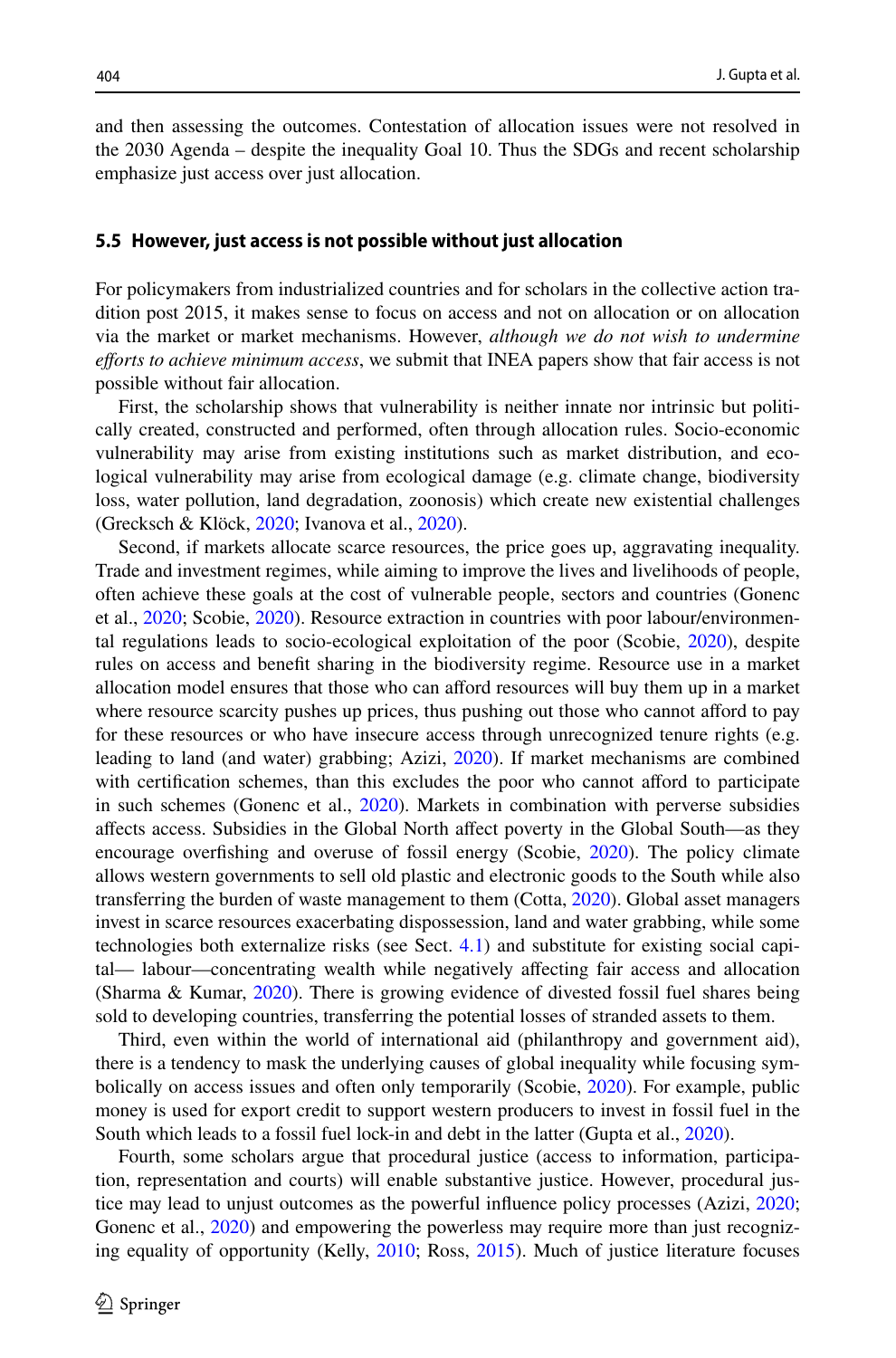on how, despite good intentions underpinning access and allocation mechanisms, they do not deliver equitable and just outcomes (Coolsaet et al., [2020](#page-13-13)). However, there are also empirical stories of success in securing both, where biodiversity aid and crowd funding have enhanced species protection (Scobie, [2020](#page-15-17)).

Our screening of the INEA justice scholarship shows that while the separation between access and allocation is justifed from what we observe in the global arena and as an analytical device, access goals cannot be met without drastically revisiting allocation issues.

# **6 Conclusions**

This article has traced the arc of INEA justice scholarship, showing how it has moved from empirically assessing how institutions are negotiated, to directing attention to justice issues as access and allocation, to understanding how scholarship and practice on access and allocation ft within diferent empirical contexts and epistemologies of justice.

The need to secure access was recognized in human rights treaties but half-heartedly implemented. The 2030 Agenda has made this a legitimate part of international policy and the Goals are formulated in aspirational terms, even if the targets are more 'conservative'. With regard to allocation, although some articles talk of fair allocation of resources, most papers emphasize the use of market mechanisms to achieve allocation ('conservative justice'). Although there has been talk of allocating responsibilities based on common but differentiated responsibilities, policy processes are moving into an alleged post-equity phase, where equity questions are sidelined or removed from international debate. While the allocation of risks/harm has a history at national and transboundary (e.g. in water agreements) levels, at the global level, this principle is being marginalized possibly because the activities that cause harm are 'legal' and because those causing the harm are powerful. While not causing harm to other countries was subsumed under the sovereignty principle at Stockholm in 1972 and Rio in 1992, the 2030 Agenda has reincarnated the 'full permanent sovereignty' principle. Corrective justice has become a casualty of this process. Perhaps court cases, counter-hegemony, stakeholder participation and social movements can reverse this trend.

We conclude that: (a) justice is more than an issue of morality and legality, it is becoming necessary for living within planetary boundaries in the Anthropocene; conservative, reformative justice will not be enough; and procedural justice needs to go beyond equal treatment. (b) Collective action approaches will need to be embedded within social practice models to efectively address global problems. (c) While issues of access are becoming politically acceptable, issues of allocation of resources, risks and responsibilities remain contested. However, (d) without fair allocation, we will not be able to guarantee access. If allocation is undertaken through markets within a neo-liberal capitalist process, this exacerbates the marginalization of the poor. If harm is not redressed, those causing harm will continue doing so. Achieving access will become '*dweilen met de kraan open*' (mopping the foor while the tap remains open) as the Dutch say; the nearest equivalent in the English language is swimming against the tide. It is important to strategically separate access and allocation—because only then does it become clear that both are needed. Finally, (e) given that the driving forces of environmental degradation and inequality arise primarily from the economic, political, legal and cultural systems, justice requires transforming these systems in order for planetary justice to be achieved. These are also our messages for the Stockholm plus 50 Conference in 2022.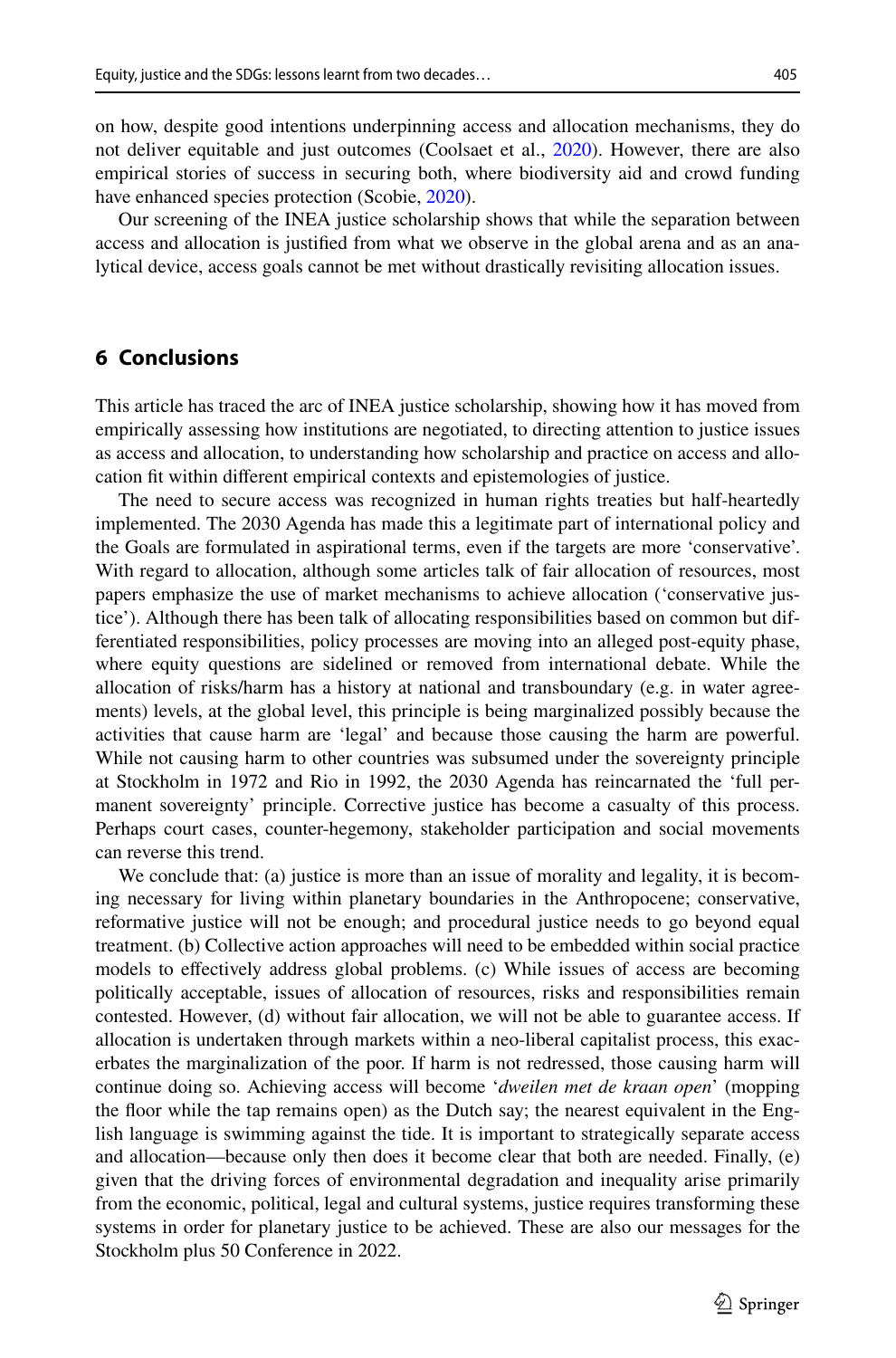**Acknowledgements** We acknowledge research time allocated by the Universities of Amsterdam and Wageningen, the Global Challenges Foundation Grant for New Governance Architecture for Addressing Global Systemic Risks and the European Research Council Grant on Climate Change and Fossil Fuel (Project Number 101020082)

**Open Access** This article is licensed under a Creative Commons Attribution 4.0 International License, which permits use, sharing, adaptation, distribution and reproduction in any medium or format, as long as you give appropriate credit to the original author(s) and the source, provide a link to the Creative Commons licence, and indicate if changes were made. The images or other third party material in this article are included in the article's Creative Commons licence, unless indicated otherwise in a credit line to the material. If material is not included in the article's Creative Commons licence and your intended use is not permitted by statutory regulation or exceeds the permitted use, you will need to obtain permission directly from the copyright holder. To view a copy of this licence, visit [http://creativecommons.org/licenses/by/4.0/.](http://creativecommons.org/licenses/by/4.0/)

# **References**

- <span id="page-13-11"></span>Azizi, D. (2020). Access and allocation in food governance, a decadal view 2008–2018. *International Environmental Agreements: Politics, Law and Economics, 20*(2), 323–338. [https://doi.org/10.1007/](https://doi.org/10.1007/s10784-020-09481-9) [s10784-020-09481-9](https://doi.org/10.1007/s10784-020-09481-9)
- <span id="page-13-3"></span>Biermann, F., Betsill, M. M., Gupta, J., Kanie, N., Lebel, L., Liverman, D., Schroeder, H., Siebenhüner, B., & Zondervan, R. (2010). Earth system governance: A research framework. *International Environmental Agreements: Politics, Law and Economics, 10*(4), 277–298. [https://doi.org/10.1007/](https://doi.org/10.1007/s10784-010-9137-3) [s10784-010-9137-3](https://doi.org/10.1007/s10784-010-9137-3)
- <span id="page-13-2"></span>Biermann, F., & Kalfagianni, A., (2020). Planetary justice: A research framework, *Earth System Governance*, 6, December.<https://doi.org/10.1016/j.esg.2020.100049>
- <span id="page-13-9"></span>Boas, I., Biermann, F., & Kanie, N. (2016). Cross-sectoral strategies in global sustainability governance: Towards a nexus approach. *International Environmental Agreements: Politics, Law and Economics, 16*(3), 449–464.<https://doi.org/10.1007/s10784-016-9321-1>
- <span id="page-13-4"></span>Bratman, E. (2015). Passive revolution in the green economy: Activism and the Belo Monte dam. *International Environmental Agreements: Politics, Law and Economics, 15*(1), 61–77. [https://doi.org/10.1007/](https://doi.org/10.1007/s10784-014-9268-z) [s10784-014-9268-z](https://doi.org/10.1007/s10784-014-9268-z)
- <span id="page-13-1"></span>Brock, G. (2021). Global Justice. In Zalta, E. N. (ED.) *The Stanford Encyclopedia of Philosophy,*. Stanford University, Stanford.
- <span id="page-13-5"></span>Chan, S., Ellinger, P., & Widerberg, O. (2018). Exploring national and regional orchestration of non-state action for a < 1.5 °C world. *International Environmental Agreements: Politics, Law and Economics, 18*(1), 135–152.<https://doi.org/10.1007/s10784-018-9384-2a>
- <span id="page-13-10"></span>Chasek, P. S., & Wagner, L. M. (2016). Breaking the mold: A new type of multilateral sustainable development negotiation. *International Environmental Agreements: Politics, Law and Economics, 16*(3), 397–413. <https://doi.org/10.1007/s10784-016-9320-2>
- <span id="page-13-7"></span>Conti, K. I., & Gupta, J. (2016). Global governance principles for the sustainable development of groundwater resources. *International Environmental Agreements: Politics, Law and Economics, 16*(6), 849–871. <https://doi.org/10.1007/s10784-015-9316-3>
- <span id="page-13-13"></span>Coolsaet, B., Dawson, N., Rabitz, F., & Lovera, S. (2020). Access and allocation in global biodiversity governance: A review. *International Environmental Agreements: Politics, Law and Economics, 20*(2), 359–375. <https://doi.org/10.1007/s10784-020-09476-6>
- <span id="page-13-12"></span>Cotta, B. (2020). What goes around, comes around? Access and allocation problems in Global North-South waste trade. *International Environmental Agreements: Politics, Law and Economics, 20*(2), 255–269. <https://doi.org/10.1007/s10784-020-09479-3>
- <span id="page-13-8"></span>Dieperink, C. (2011). International water negotiations under asymmetry, Lessons from the Rhine chlorides dispute settlement (1931–2004). *International Environmental Agreements: Politics, Law and Economics, 11*(2), 139–157. <https://doi.org/10.1007/s10784-010-9129-3>
- <span id="page-13-6"></span>Dooley, K., & Kartha, S. (2018). Land-based negative emissions: Risks for climate mitigation and impacts on sustainable development. *International Environmental Agreements: Politics, Law and Economics, 18*(1), 79–98.<https://doi.org/10.1007/s10784-017-9382-9>
- <span id="page-13-0"></span>Earth System Governance. (2018). *Science and Implementation Plan of the Earth System Governance Project*. Retrieved June 25, 2021, from [https://www.earthsystemgovernance.org/wp-content/uploads/2018/](https://www.earthsystemgovernance.org/wp-content/uploads/2018/11/Earth-System-Governance-Science-Plan-2018.pdf) [11/Earth-System-Governance-Science-Plan-2018.pdf](https://www.earthsystemgovernance.org/wp-content/uploads/2018/11/Earth-System-Governance-Science-Plan-2018.pdf)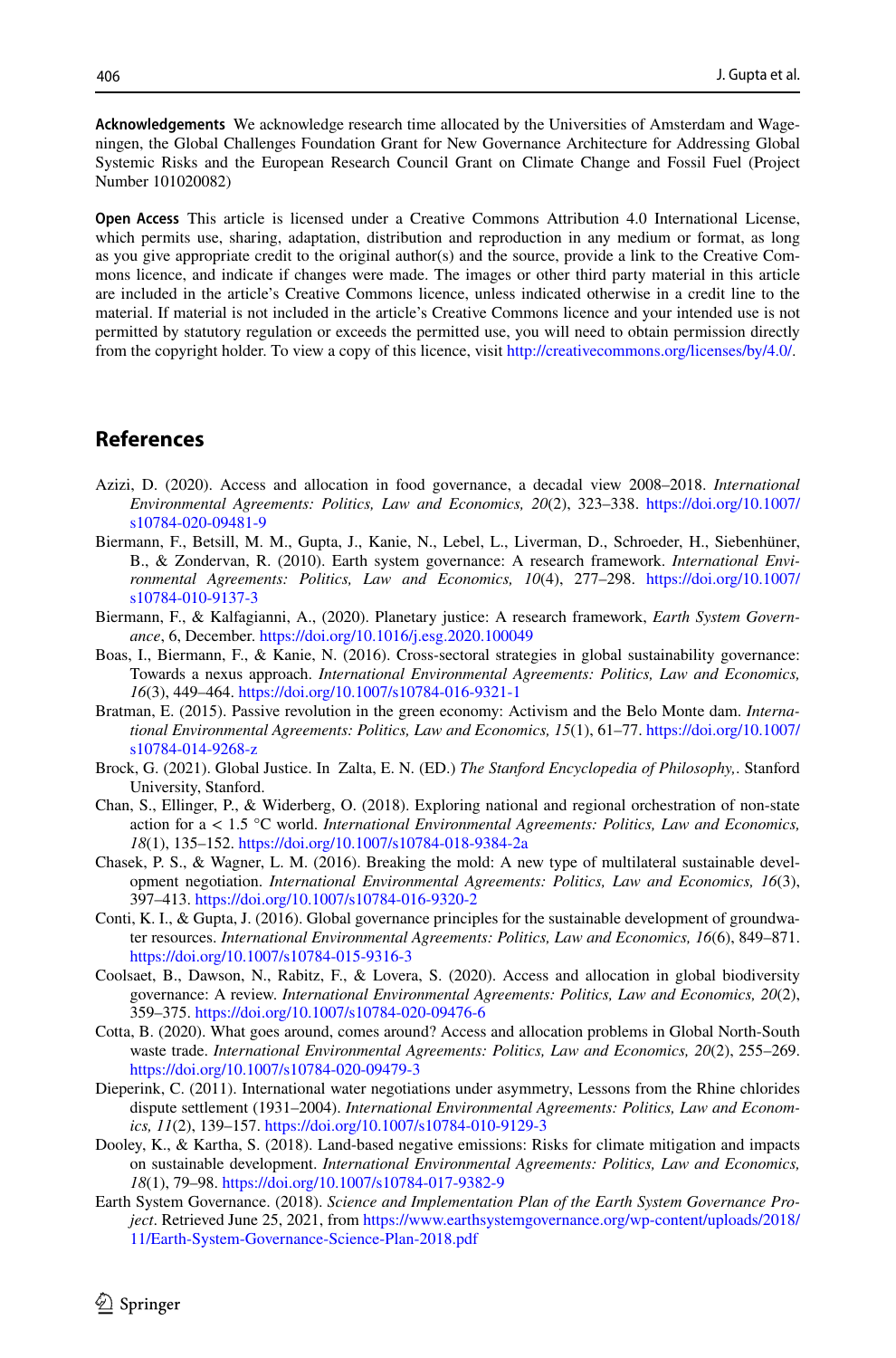- <span id="page-14-8"></span>Faran, T. S., & Olsson, L. (2018). Geoengineering: Neither economical, nor ethical—a risk–reward nexus analysis of carbon dioxide removal. *International Environmental Agreements: Politics, Law and Economics, 18*(1), 63–77. <https://doi.org/10.1007/s10784-017-9383-8>
- <span id="page-14-11"></span>Fischhendler, I. (2015). The securitization of water discourse: Theoretical foundations, research gaps and objectives of the special issue. *International Environmental Agreements: Politics, Law and Economics, 15*(3), 245–255.<https://doi.org/10.1007/s10784-015-9277-6>
- <span id="page-14-7"></span>Flegal, J. A., & Gupta, A. (2018). Evoking equity as a rationale for solar geoengineering research? Scrutinizing emerging expert visions of equity. *International Environmental Agreements: Politics, Law and Economics, 18*(1), 45–61.<https://doi.org/10.1007/s10784-017-9377-6>
- <span id="page-14-10"></span>Fox, C. A., & Sneddon, C. (2007). Transboundary river basin agreements in the Mekong and Zambezi basins: Enhancing environmental security or securitizing the environment? *International Environmental Agreements: Politics, Law and Economics, 7*(3), 237. [https://doi.org/10.1007/](https://doi.org/10.1007/s10784-007-9036-4) [s10784-007-9036-4](https://doi.org/10.1007/s10784-007-9036-4)
- <span id="page-14-14"></span>Gellers, J. C. (2016). Crowdsourcing global governance: Sustainable development goals, civil society, and the pursuit of democratic legitimacy. *International Environmental Agreements: Politics, Law and Economics, 16*(3), 415–432. <https://doi.org/10.1007/s10784-016-9322-0>
- <span id="page-14-9"></span>Gerlak, A. K., & Mukhtarov, F. (2015). "Ways of knowing" water: Integrated water resources management and water security as complementary discourses. *International Environmental Agreements: Politics, Law and Economics, 15*(3), 257–272. <https://doi.org/10.1007/s10784-015-9278-5>
- <span id="page-14-13"></span>Gerlak, A. K., Lautze, J., & Giordano, M. (2011). Water resources data and information exchange in transboundary water treaties. *International Environmental Agreements: Politics, Law and Economics, 11*(2), 179–199.<https://doi.org/10.1007/s10784-010-9144-4>
- <span id="page-14-18"></span>Gonenc, D., Piselli, D., & Sun, Y. (2020). The global economic system and access and allocation in earth system governance. *International Environmental Agreements: Politics, Law and Economics, 20*(2), 223–238. <https://doi.org/10.1007/s10784-020-09472-w>
- <span id="page-14-2"></span>Grecksch, K., & Klöck, C. (2020). Access and allocation in climate change adaptation. *International Environmental Agreements: Politics, Law and Economics, 20*(2), 271–286. [https://doi.org/10.1007/](https://doi.org/10.1007/s10784-020-09477-5) [s10784-020-09477-5](https://doi.org/10.1007/s10784-020-09477-5)
- <span id="page-14-0"></span>Gupta, J., & Lebel, L. (2010). Access and allocation in earth system governance: Water and climate change compared. *International Environmental Agreements: Politics, Law and Economics, 10*(4), 377–395. <https://doi.org/10.1007/s10784-010-9139-1>
- <span id="page-14-1"></span>Gupta, J., & Lebel, L. (2020). Access and allocation in earth system governance: Lessons learnt in the context of the Sustainable Development Goals. *International Environmental Agreements: Politics, Law and Economics, 20*(2), 393–410. <https://doi.org/10.1007/s10784-020-09486-4>
- <span id="page-14-3"></span>Gupta, J., & Schmeier, S. (2020). Future proofng the principle of no signifcant harm. *International Environmental Agreements: Politics, Law and Economics, 20*(4), 731–747. [https://doi.org/10.1007/](https://doi.org/10.1007/s10784-020-09515-2) [s10784-020-09515-2](https://doi.org/10.1007/s10784-020-09515-2)
- <span id="page-14-15"></span>Gupta, J., & Vegelin, C. (2016). Sustainable development goals and inclusive development. *International Environmental Agreements: Politics, Law and Economics, 16*(3), 433–448. [https://doi.org/](https://doi.org/10.1007/s10784-016-9323-z) [10.1007/s10784-016-9323-z](https://doi.org/10.1007/s10784-016-9323-z)
- <span id="page-14-19"></span>Gupta, J., Rempel, A., & Verrest, H. (2020). Access and allocation: The role of large shareholders and investors in leaving fossil fuels underground. *International Environmental Agreements: Politics, Law and Economics, 20*(2), 303–322. <https://doi.org/10.1007/s10784-020-09478-4>
- <span id="page-14-6"></span>Gupta, J., & Arts, K. (2018). Achieving the 1.5°C Objective: Just Implementation Through a Right to (Sustainable) Development. *International Environmental Agreements: Politics, Law and Economics, 18*(1), 11–28.<https://doi.org/10.1007/s10784-017-9376-7>
- <span id="page-14-5"></span>Gupta, A. (2019). Is Climate Change the Most Important Challenge of our Times? No: Because we cannot address climate change without addressing inequality. In Mike Hulme (Ed.) *Contemporary Climate Change Debates: A Student Primer*, pp. 12–20, Routledge.
- <span id="page-14-16"></span>Hardin, G. (1974). Commentary: Living on a Life Boat. *BioScience, 24*(10), 561–568.
- <span id="page-14-4"></span>Holz, C., Kartha, S., & Athanasiou, T. (2018). Fairly sharing 1.5: national fair shares of a 1.5 °C-compliant global mitigation efort. *International Environmental Agreements: Politics, Law and Economics, 18*(1), 117–134.<https://doi.org/10.1007/s10784-017-9371-z>
- <span id="page-14-12"></span>Hurlbert, M. (2020). Access and allocation: Rights to water, sanitation and hygiene. *International Environmental Agreements: Politics, Law and Economics, 20*(2), 339–358. [https://doi.org/10.1007/](https://doi.org/10.1007/s10784-020-09484-6) [s10784-020-09484-6](https://doi.org/10.1007/s10784-020-09484-6)
- <span id="page-14-17"></span>Ivanova, A., Zia, A., Ahmad, P., & Bastos-Lima, M. (2020). Climate mitigation policies and actions: Access and allocation issues. *International Environmental Agreements: Politics, Law and Economics, 20*(2), 287–301.<https://doi.org/10.1007/s10784-020-09483-7>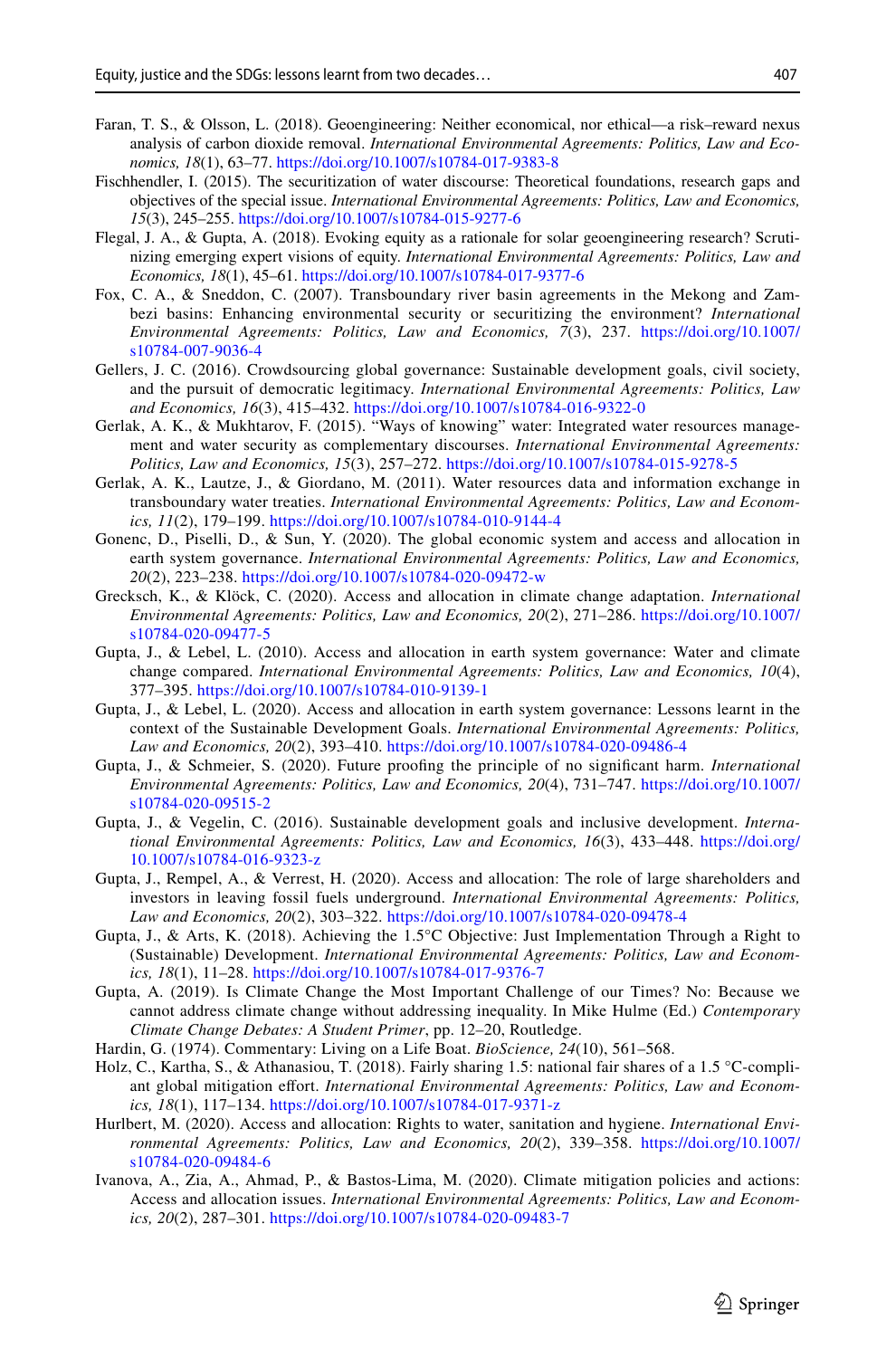- <span id="page-15-11"></span>Ji, Z., & Shu, F. (2015). The Challenges of the post-COP21 regime: Interpreting CBDR in the INDC context. *International Environmental Agreements: Politics, Law and Economics, 15*(4), 421–430. <https://doi.org/10.1007/s10784-015-9303-8>
- <span id="page-15-0"></span>Kalfagianni, A., & Meisch, S. (2020). Epistemological and ethical understandings of access and allocation in Earth System Governance: A 10-year review of the literature. *International Environmental Agreements: Politics, Law and Economics, 20*(2), 203–221. [https://doi.org/10.1007/](https://doi.org/10.1007/s10784-020-09469-5) [s10784-020-09469-5](https://doi.org/10.1007/s10784-020-09469-5)
- <span id="page-15-16"></span>Kashwan, P., Biermann F., Gupta A., & Okereke, C.. (2020), Planetary Justice: Prioritizing the Poor in Earth System Governance, Earth System Governance, Vol. 6, December. [https://doi.org/10.1016/j.](https://doi.org/10.1016/j.esg.2020.100075) [esg.2020.100075](https://doi.org/10.1016/j.esg.2020.100075)
- <span id="page-15-18"></span>Kelly, E. (2010). Equal opportunity, unequal capability. In H. Brighouse & I. Robeyns (Eds.) *Measuring justice: Capabilities and primary goods* (pp. 61–80). Cambridge University Press.
- <span id="page-15-12"></span>Klinsky, S., & Gupta, A. (2019). Taming equity in multilateral climate politics: A shift from responsibilities to capacities. In J. Meadowcroft, D. Banister, E. Holden, O. Langhelle, K. Linnerud, & G. Gilpin (Eds.), *What Next for Sustainable Development? Our Common Future at Thirty* (pp. 159–179). Edward Elgar.
- <span id="page-15-15"></span>Klinsky, S., Roberts, T., Huq, S., Okereke, C., Newell, P., Dauvergne, P., O'Brien, K., Schroder, H., Tschakert, P., Clapp, J., Keck, M., Biermann, F., Liverman, D., Gupta, J., Rahman, A., Messner, D., Pellow, D., & Bauer, S. (2017). Why equity is fundamental in climate change policy research. *Global Environmental Change, 44*, 170–173.<https://doi.org/10.1016/j.gloenvcha.2016.08.002>
- <span id="page-15-13"></span>Lahn, B. (2018). In the light of equity and science: Scientifc expertise and climate justice after Paris. *International Environmental Agreements: Politics, Law and Economics, 18*(1), 29–43. [https://doi.org/10.](https://doi.org/10.1007/s10784-017-9375-8) [1007/s10784-017-9375-8](https://doi.org/10.1007/s10784-017-9375-8)
- <span id="page-15-1"></span>March, J., & Olsen, J. (1998). The Institutional Dynamics of International Political Orders. *International Organization, 52*(4), 943–969.
- <span id="page-15-4"></span>McIntyre, O. (2020). The current state of development of the no signifcant harm principle: How far have we come? *International Environmental Agreements: Politics, Law and Economics, 20*(4), 601–618. <https://doi.org/10.1007/s10784-020-09501-8>
- <span id="page-15-8"></span>McKendry, C., & Janos, N. (2015). Greening the industrial city: Equity, environment, and economic growth in Seattle and Chicago. *International Environmental Agreements: Politics, Law and Economics, 15*(1), 45–60. <https://doi.org/10.1007/s10784-014-9267-0>
- <span id="page-15-3"></span>Moynihan, R., & Magsig, B. O. (2020). The role of international regimes and courts in clarifying prevention of harm in freshwater and marine environmental protection. *International Environmental Agreements: Politics, Law and Economics, 20*(4), 649–666.<https://doi.org/10.1007/s10784-020-09508-1>
- <span id="page-15-7"></span>Okereke, C., & Ehresman, T.G. (Eds.). (2015). Special Issue: International Environmental Justice and the Quest for a Green Global Economy. *International Environmental Agreements: Politics, Law and Economics, 15*(1), 1–77.
- Paris Agreement (Adopted in 2015, entered into force 4 November 2016) UNTS number not yet assigned 187
- <span id="page-15-9"></span>Pan, J. (2003). Emission rights and their transferability: Equity concerns over climate change mitigation. *International Environmental Agreements, Politics, Law and Economics, 3*, 1–16.
- <span id="page-15-10"></span>Rao, N. D. (2014). International and Intranational Equity in Sharing Climate Change Mitigation Burdens. *International Environmental Agreements, Politics, Law and Economics, 14*(2), 129–146. [https://doi.](https://doi.org/10.1007/s10784-013-9212-7) [org/10.1007/s10784-013-9212-7](https://doi.org/10.1007/s10784-013-9212-7)
- <span id="page-15-2"></span>Raworth, K. (2012). *A safe and just space for humanity: Can we live within the doughnut?* Oxfam GB.
- <span id="page-15-6"></span>Rieu-Clarke, A. (2020). The duty to take appropriate measures to prevent signifcant transboundary harm and private companies: Insights from transboundary hydropower projects. *International Environmental Agreements: Politics, Law and Economics, 20*(4), 667–682. [https://doi.org/10.1007/](https://doi.org/10.1007/s10784-020-09504-5) [s10784-020-09504-5](https://doi.org/10.1007/s10784-020-09504-5)
- <span id="page-15-19"></span>Ross, J. (2015). Improved reproductive health equity between the poor and the rich: An analysis of trends in 46 low-and middle-income countries. *Global Health: Science and Practice, 3*(3), 419–445. [https://doi.](https://doi.org/10.9745/GHSP-D-15-00124) [org/10.9745/GHSP-D-15-00124](https://doi.org/10.9745/GHSP-D-15-00124)
- <span id="page-15-5"></span>Schmeier, S. (2020). Prior notifcation of planned measures: A response to the no-harm dilemma? *International Environmental Agreements: Politics, Law and Economics, 20*(4), 683–698. [https://doi.org/10.](https://doi.org/10.1007/s10784-020-09505-4) [1007/s10784-020-09505-4](https://doi.org/10.1007/s10784-020-09505-4)
- <span id="page-15-14"></span>Schouten, M., & Schwartz, K. (2006). Water as a political good: Implications for investments. *International Environmental Agreements: Politics, Law and Economics, 6*(4), 407–421. [https://doi.org/10.1007/](https://doi.org/10.1007/s10784-006-9013-3) [s10784-006-9013-3](https://doi.org/10.1007/s10784-006-9013-3)
- <span id="page-15-17"></span>Scobie, M. (2020). International aid, trade and investment and access and allocation. *International Environmental Agreements: Politics, Law and Economics, 20*(2), 239–254. [https://doi.org/10.1007/](https://doi.org/10.1007/s10784-020-09480-w) [s10784-020-09480-w](https://doi.org/10.1007/s10784-020-09480-w)